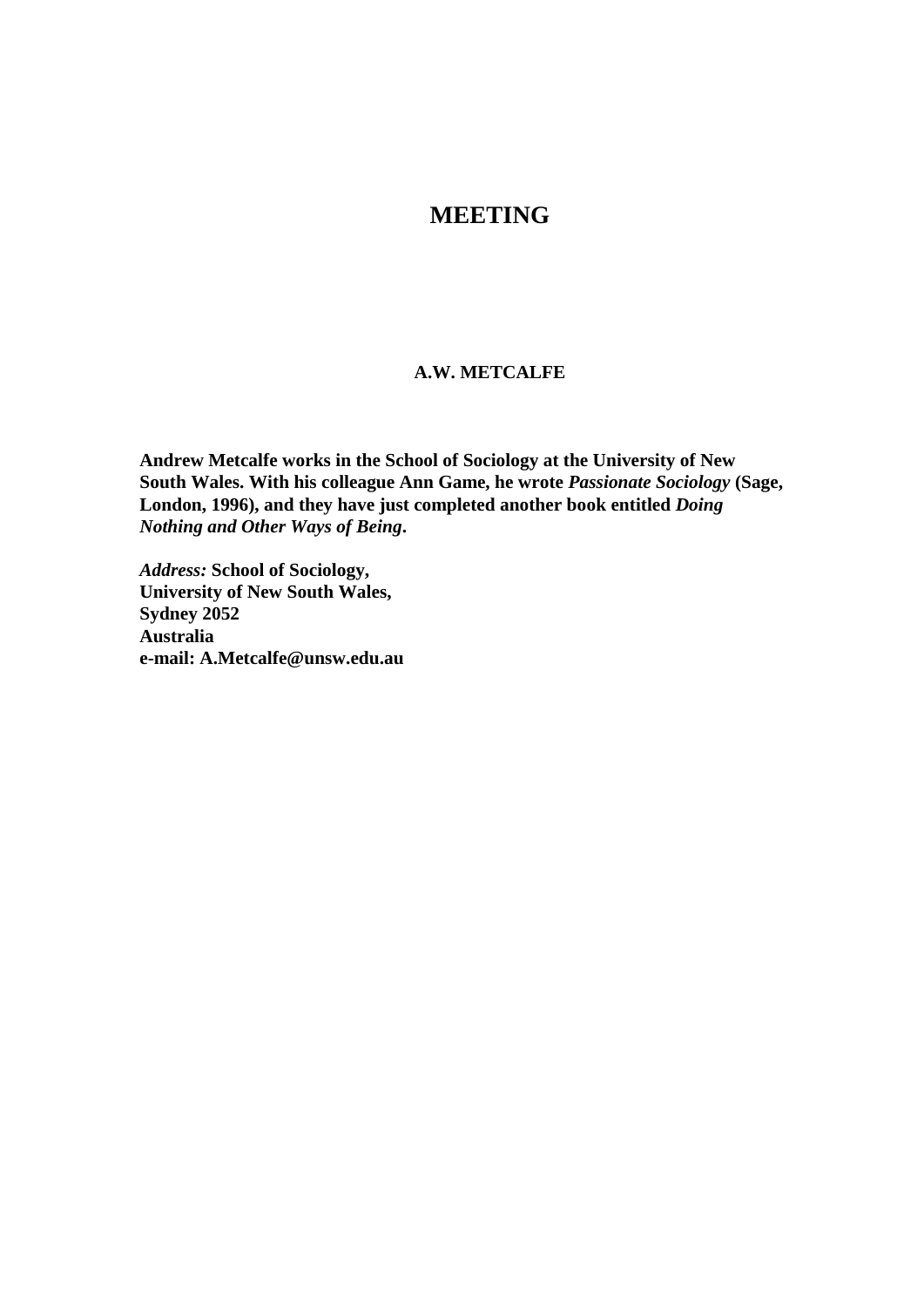## **MEETING**

**ABSTRACT:** An intersection is never simply a meeting of two horizontal axes. There is always a vertical axis, which positions the meeting in terms of such eternal issues as fate, chance, communion, revelation, prophecy, vocation. This article tests these religious conceptions in terms of the most ordinary of meetings in apparently secular society: what happens to self and being in the few seconds after the doorbell or telephone rings? Who is calling and what is being demanded? Why do so many of us screen our phone calls?

**KEYWORDS:** middle, ethics, calling, preposition, eternity, doors, prophecy

*Then said Jesus unto them again, Verily, verily, I say unto you, I am the door (John 10: 7)*

*I was crossing a little stream near Inchy Wood and actually in the middle of a stride from bank to bank, when an emotion never experienced before swept down upon me. I said, 'That is what the devout Christian feels, that is how he surrenders his will to the will of God.' (Yeats, in Gollancz, 1964: 271)*

The sign of the cross is about meetings and every meeting is a potential crisis. Whenever paths cross, there are moments when identity is suspended because, not knowing where we're going, we don't know where -- and who -- we've been. The cross signifies death and birth at once: after an experience of the crossroads, we"re never the same.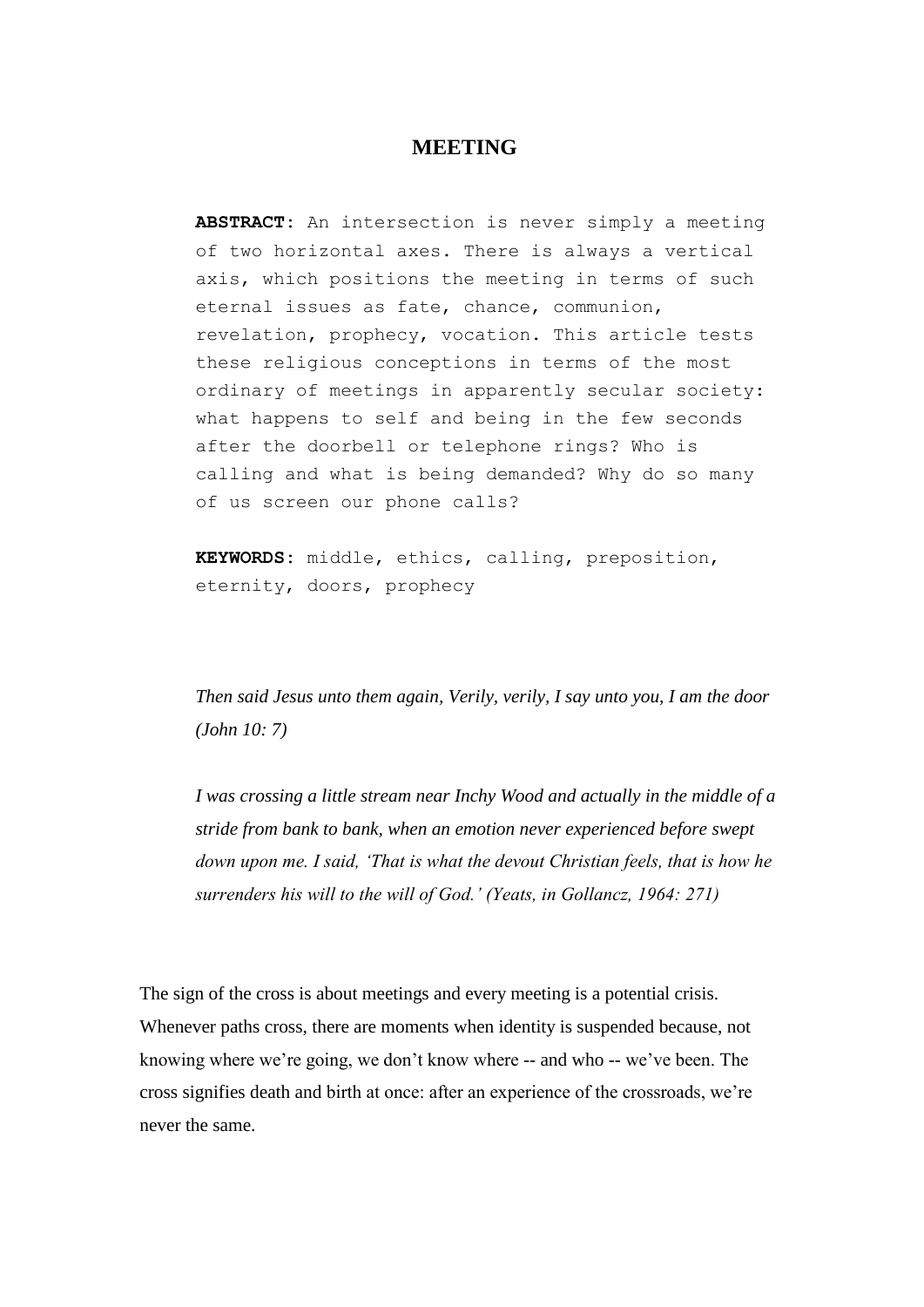This drama is played out architecturally in Christian churches designed in the shape of a cross. There, at the dramatic point of meeting, is Christ on the cross: Christ is the substance of the space in-between this and that path, in-between self and other. The crossroads insist both on the importance of division, difference and infinite possibility, and on the connections always between us. In the Christian tradition this coming together is through the figure, blood and body of Christ, the universal connector.

The cross at the crossroads of the church demonstrates, through its vertical orientation, that a point of juncture is never simply a meeting of two horizontal axes. Like the church steeple and the baroque dome frescoed with scenes of heaven and hell, the cross at the centre of a church acts as a cosmic axis: the ways of the world meet where a vertical axis passes, connecting the horizontal crossing to the worlds of the gods above and the dead below. The vertical axis is timeless, linking all who are with all who have been and will be, on the basis of their shared mortality. The church is the place where we meet, and meet with God, for births, weddings and deaths, but it is also the place where births, weddings and deaths meet through the living presence of the eternal. Whatever unique line we think we"re forging or following in life, we end where we began, where we find we always were, where we find eternity.

I am writing this at dusk in a twelve house hamlet in a mountainous part of Italy, to the sound of church bells. Within sight are three churches and within hearing, five. In the morning, at midday and dusk, the bells ring for the devotions of Angelus. Across the fields, through the valley, through the country, people simultaneously stop what they"re separately doing and are brought together, and in coming together they feel in their words the presence of the angel whom the words represent. The bell that calls people to the Angelus is itself the angel; the miracle of the good news is again made flesh, at that moment:

The angel of the Lord declared unto Mary. And she conceived of the Holy Spirit. Behold the handmaid of the Lord. Be it done unto me according to Thy word.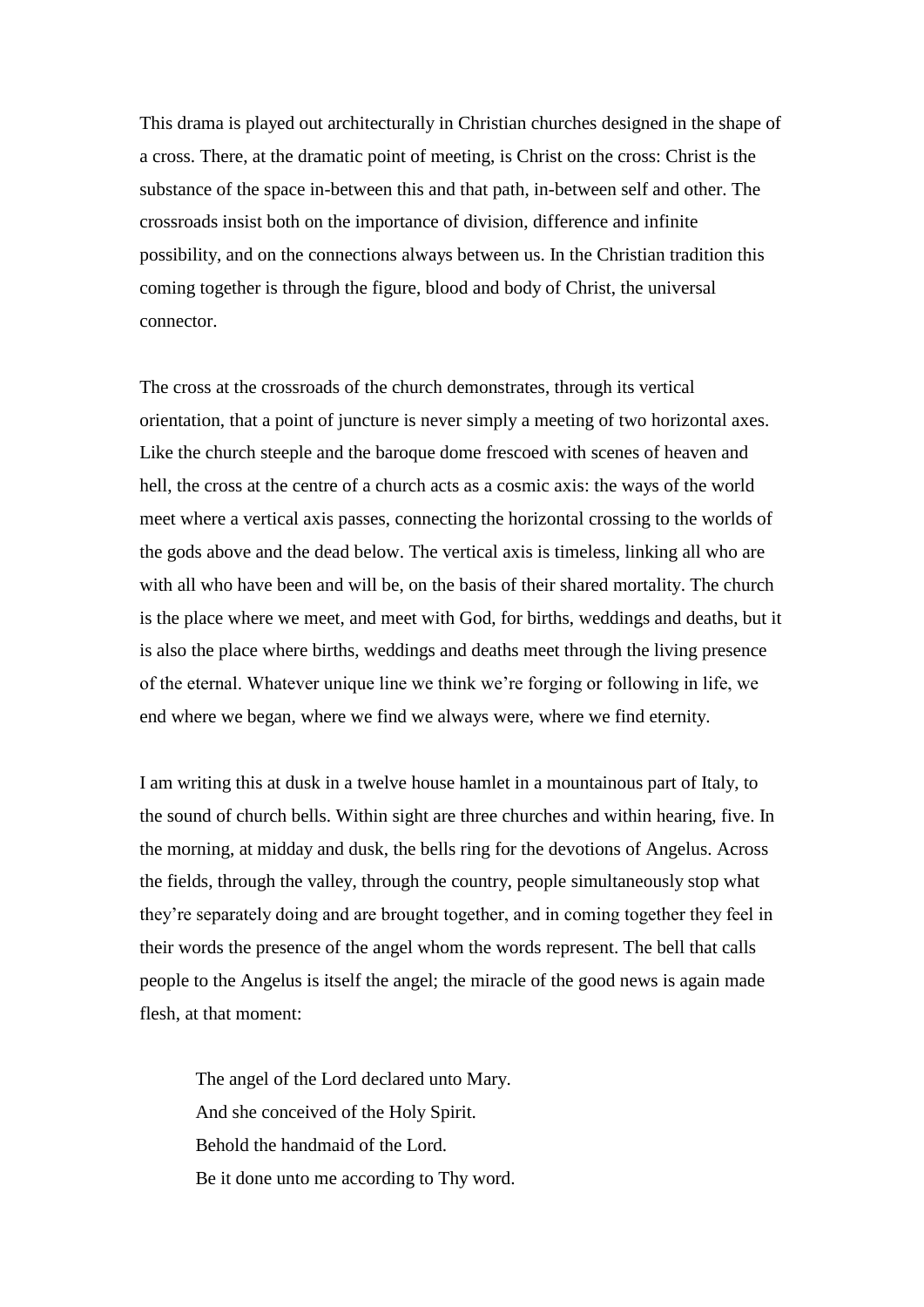And the word was made flesh And dwelt amongst us.

Walking around the olive groves and vineyards here, it is hard to imagine that the local farmers need reminder of the eternal. Look at the trees, the stones, the soil, the houses and the fields that need constant attention but also seem to have been here forever, unchanged; or trace the generational passages within the same small church cemetery; or watch the seasons pass and stay eternally unchanged: I get an overwhelming sense of the still and empty centre to the comings and goings, the intersections, the births and deaths, and the meetings, of everyday life. People belong here in an empty rather than self-centred way: this is theirs because of their relations with other people, it is theirs because they equally belong to it. Obligation and freedom meet. So when the church bells call, I imagine that most people recognise who is being called and what is required. The walking paths to the churches have been worn smooth by centuries of feet, by people who at times must resonate with Thomas Merton when he writes, simply, 'I am a bell' (quoted in Sheldrake and Fox, 1996: 103). And the same scene could be played out in any peasant society:

in Vietnam, each village temple had a big bell, like those in Christian churches in Europe and America. Whenever the bell was invited to sound … all the villagers would stop what they were doing and pause for a few moments to breathe in and out in mindfulness…. We go back to ourselves and enjoy our breathing. Breathing in, we say, silently, 'Listen, listen,' and breathing out, we say, 'This wonderful sound brings me back to my true home.' (Nhat Hanh, 1996: 23)

But perhaps this scene could also be played out in Sydney, where I usually live, or in Tokyo or New York. Take for example the movies based on brief encounters on a train, in an Airport, on the Titanic, in the Grand Hotel: all these films are religious meditations on the themes of fate, chance, communion and mortality as lived in modern urban spaces and times. Concern with similar issues underlies the common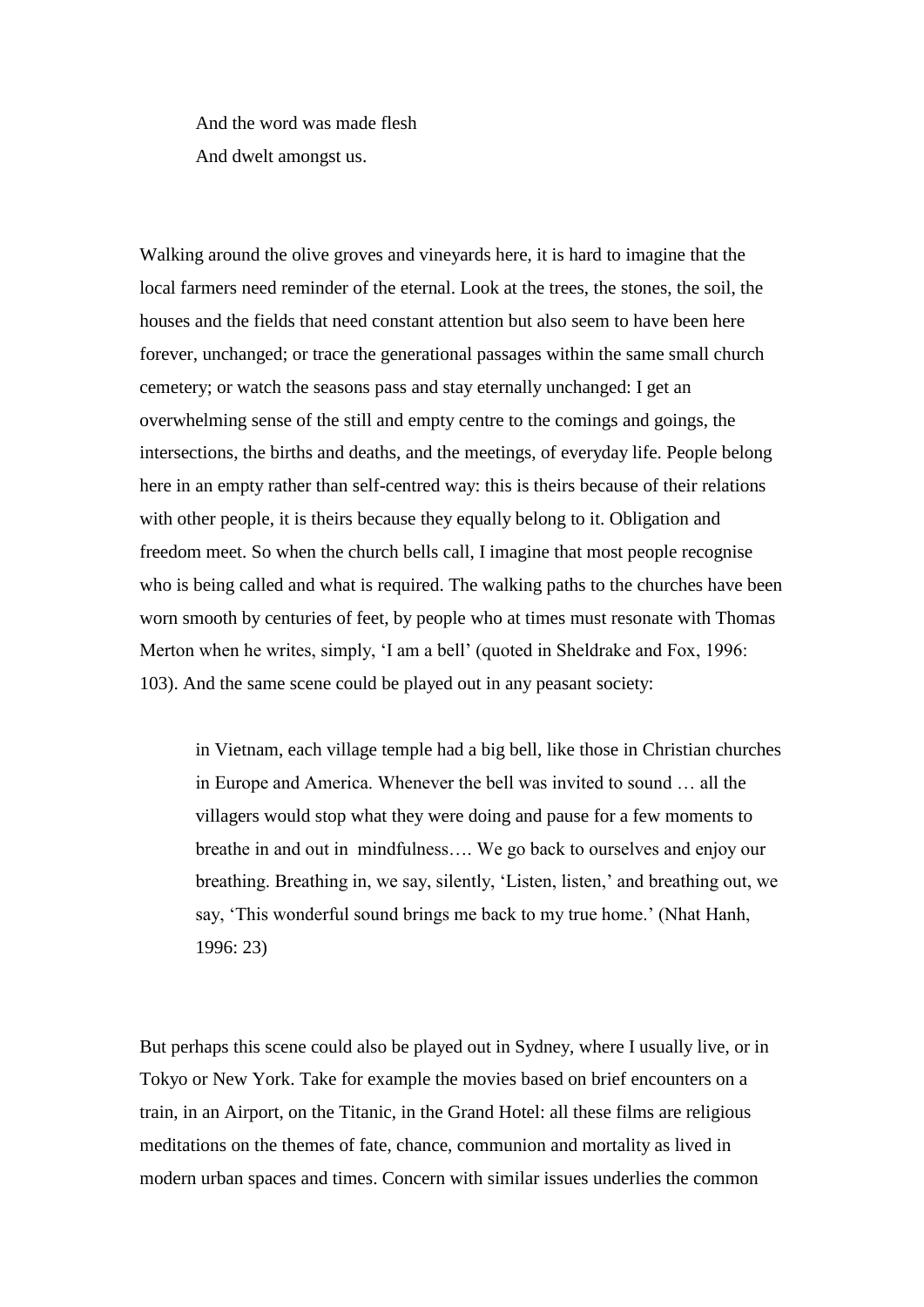compulsion to catch the (good?) news on radio and television and newspapers throughout the day. Michel Serres (1995: 154) juxtaposes Millet"s painting *The Angelus*, which features two peasants at prayer in the fields, with a photograph of two down-at-heel punters checking the race results on television, their heads bowed as they consider their betting cards and fate.

To test whether the Angelus bells might still call our attention to the eternal found inbetween every intersection, I want to examine the bodily and emotional reactions in the few seconds between hearing and answering my doorbell or telephone. Do I have intimations of infinity, eternity, annunciation and revelation in the humblest meetings of my ordinary life? Even though religious terms have been banished from the intellectual lexicon of most residents of Sydney, I wonder if our hearts still beat to the demands of religious concerns.

#### **Crisis**

I have some precious time free from outside obligations, and I"m working alone at home, lost in my thoughts. *And then, suddenly*, there's a knock at the door. Or the telephone calls. However commonplace these events, they are also the archetypal mechanisms for staging my life. The doorbell prompts drama"s primal question: *What's going to happen?* And then suddenly, momentarily, I"m a child face to face with primal dread: *Someone's coming to get me!* I groan queasily.

Time and action hold their breath and my concentration dissipates. *What was I doing?*, I ask myself, but it's too late to return. Action and purpose now pulse outside, waiting to enter, while I"m in the shadow zone behind the footlights, where reality, disbelief, time and space are suspended. No longer an actor in a believable world, I await the entrance of events that happen elsewhere. All my attention focuses on the door, which has become a stage curtain that will open to reveal the next stage in my life.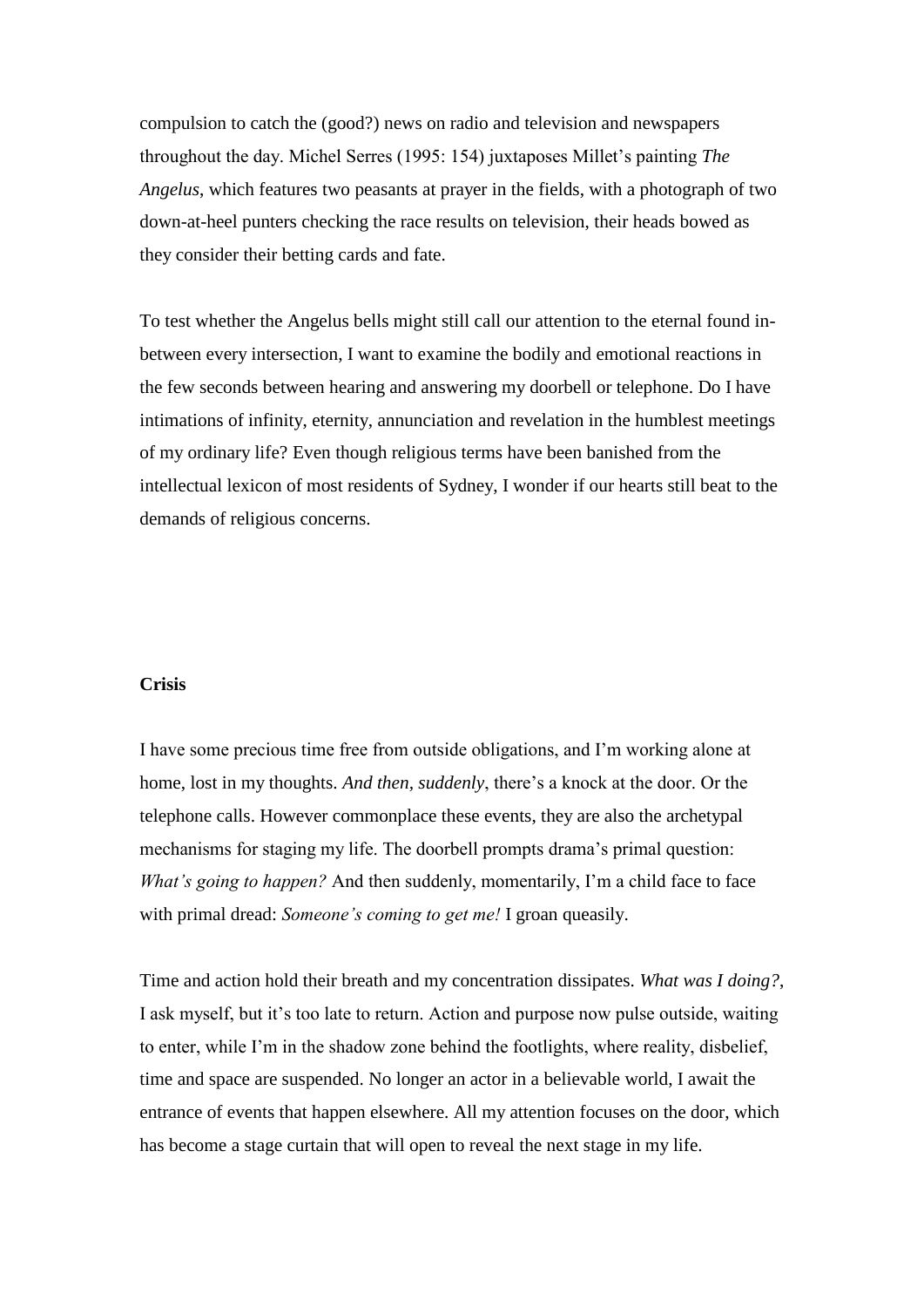## *Who is it?*

*Who is it?* I thought I knew where my day and life were going, but the doorbell has exposed me to a future suddenly open and contingent. The person at my door could be beggarman or thief; it could be Archangel Gabriel, the Angel of Death or a person with good news from the lottery office. And even if I knew who it was, I could never know the call"s full significance, for only The End, the position I anticipate but cannot occupy, allows a final distinction between the vital clue and the red herring. How was poor Coleridge to know the fate embodied in the inconsequential visitor from Porlock, whose interruption truncated the poet"s masterpiece, *Kubla Khan*?

Yet, strangely, the openness is doubly bound to a dreadful sense of closure. For a start, the future is not like the tomorrow that never comes, not something I"m trying to catch; the future, already determined, has impatiently doubled back to catch me! Instead of being propelled by causes, my life feels under the sway of strange attractors that lead it to its destiny. The doorbell announces more than the claim that *something is about to happen*: it also brings a frightening sense that *something has already happened*. I wait, powerless and exposed, as if between the flash of lightning and the crash of thunder, for the arrival of events that have *already happened* elsewhere. In a humiliating affront to my desire for privacy and autonomy, I realise that other people, watching the other stage, already know more than I about my future.

#### **Prepositions**

But there"s more to the sense of fate. The question *Who is it?* doesn"t precede the groan, and the groan isn"t a recognition of the implications of the question. My stomach first goes to jelly, and *then* I emerge from the swoon with this question in mind. The swoon comes from a certainty that precedes doubt by a split second. When I say *Someone's coming to get me!*, I"m not flagging a concern with the specific or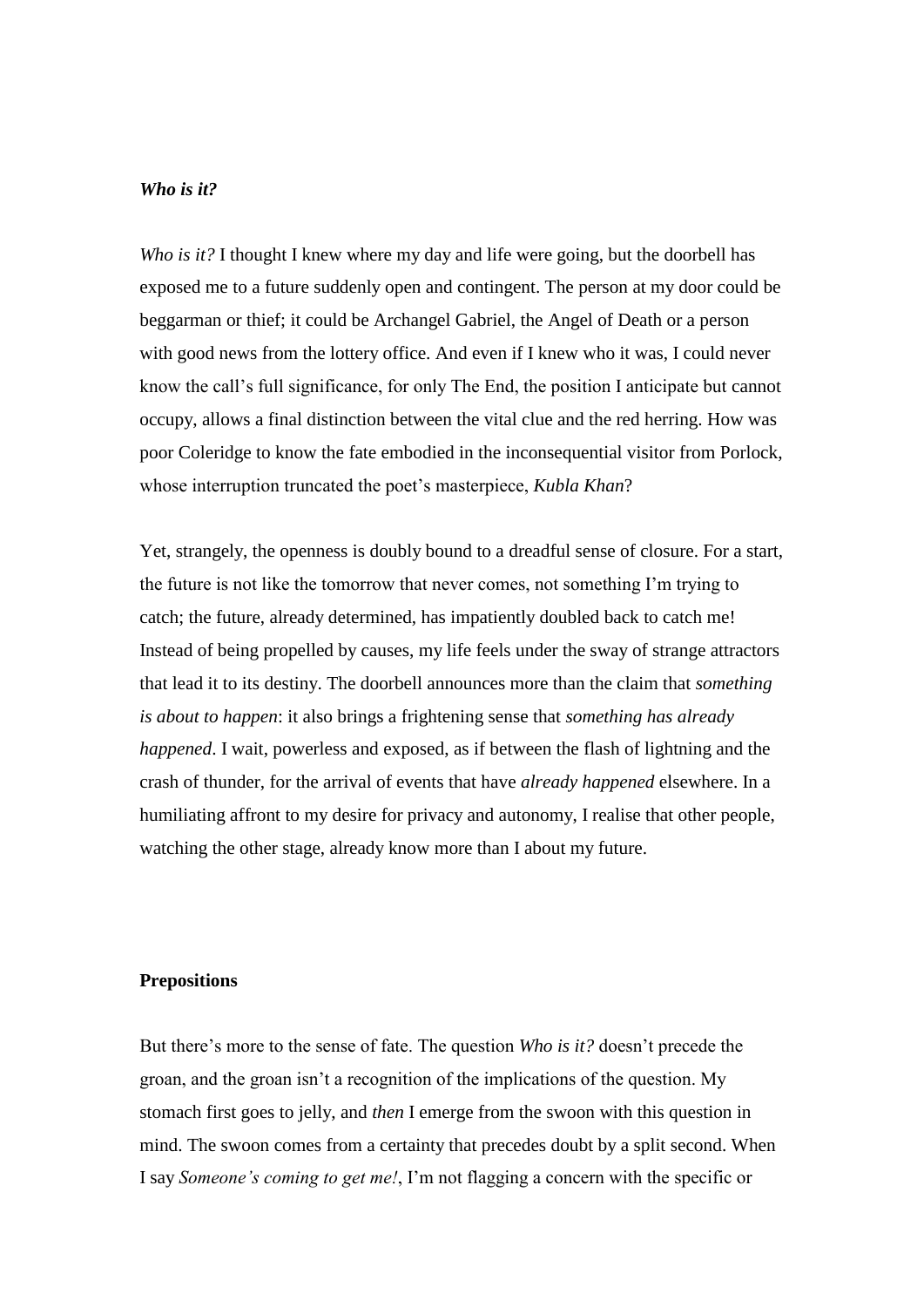singular identity of the caller. At some stage my visitor will take a single identity, become some particular one, but before that the visitor is nonetheless known to me: the caller is, precisely, *Someone*. In my mind"s eye, I can see their bulk, their cloak, their walking staff, their featureless face.

In French, *préposé* refers to an agent or clerk, and often a postman, while *préposer* means "to put somebody in a position to carry out a function" (Serres, 1995: 139). The grammatical term preposition refers, likewise, to the small, almost invisible words that have the quicksilver ability to establish the relationships required by the prominent parts of speech. Prepositions remind us, then, of the relational embeddedness of poses and positions: they are like angels, "[w]eaving space, constructing time, … the precursors of every presence…. there even before the fact of being there" (Serres, 1995:146-7). Prepositions don"t come first in any chronological sense, for they are contentless, and yet they must be already there if I"m to meet any one.

As a *préposé*, my visitor, *Someone*, is no *one*, is an empty oneness, a no-one. *Someone* isn"t any *one* but *every* one: they are beggar and thief, Gabriel and Death and the person from the lottery office. *Someone*"s meaning is not in the particular things that some particular one will finally say: it is in the latter's very arrival to say it. Normally, however, because of my dread of the nothingness of *Someone*, and because the particular one who follows is so noisy and individual, I allow the latter to divert my attention from the silent invisible no-one who pre-posed me and the other.

#### **Doom**

Sounding like divine door knocks, the four shattering notes that announce Beethoven"s Fifth Symphony are enough to make me cower before a dramatic but also strangely archaic sense of doom; a film director like Hitchcock need only focus his camera on a door or telephone to produce an excruciating suspense that is specific to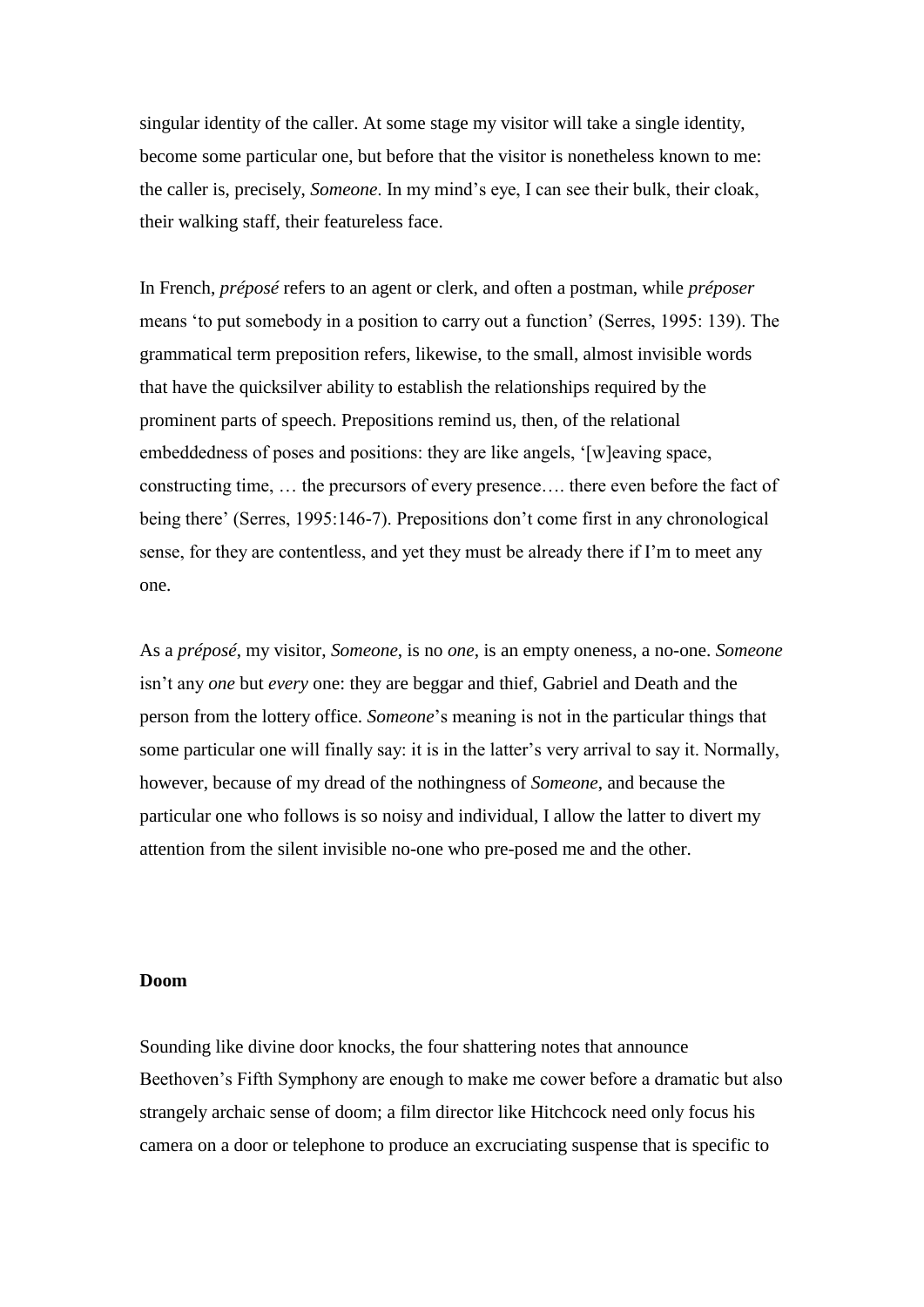the movie"s context but also evocative of a primordial terror that cannot be remembered because it hasn"t occurred in chronological time.

The visitor at my door, likewise, carries two messages, one in what they say, and a prepositional one in the very possibility of their arrival. Regardless of what they say, or who they are specifically, as a *préposé* they call my attention to the connections and responsibilities that embed or hold me as a matrix. The future is not only (just) *out there*, already waiting for me, it is calling on me to acknowledge the eternal nothingness that holds us apart and together. With a sickly chill of doom, like the sleeper groaning at the sound of the morning alarm clock, I *know* for whom the doorbell rings, I *know* who calls, I *know* what they want.

The swoon is too brief and unsettling to be analysed at the time, but when I later try to reconstruct its elements I find a blend of apprehension, terror, shame, wonder and hope. The concerns of the church bell still echo in alarm clocks, door bells and telephones. All are calls awakening me to the moment.

#### *What do they want from me?*

When the swoon has washed over me, I pull myself together, grumbling like Ebenezer Scrooge. *Who is it this time? Just leave me alone. What do they want now? Who do they think I am?* This aggressive tone may bluff some people, including me, but its defensiveness confirms that I know what my queasy stomach meant. After Marley"s ghost first appeared in the form of his door-knocker, Scrooge sought safety by doublelocking himself inside the house. When Marley appears again, Scrooge is coldly defensive and caustically dismissive, denying the existence of ghosts, claiming the apparition is a product of indigestion ("more gravy than grave"). Nevertheless, "[t]he truth is, that he tried to be smart, as a means of distracting his own attention, and keeping down his terror; for the spectre"s voice disturbed the very marrow in his bones" (Dickens, 1980: 21).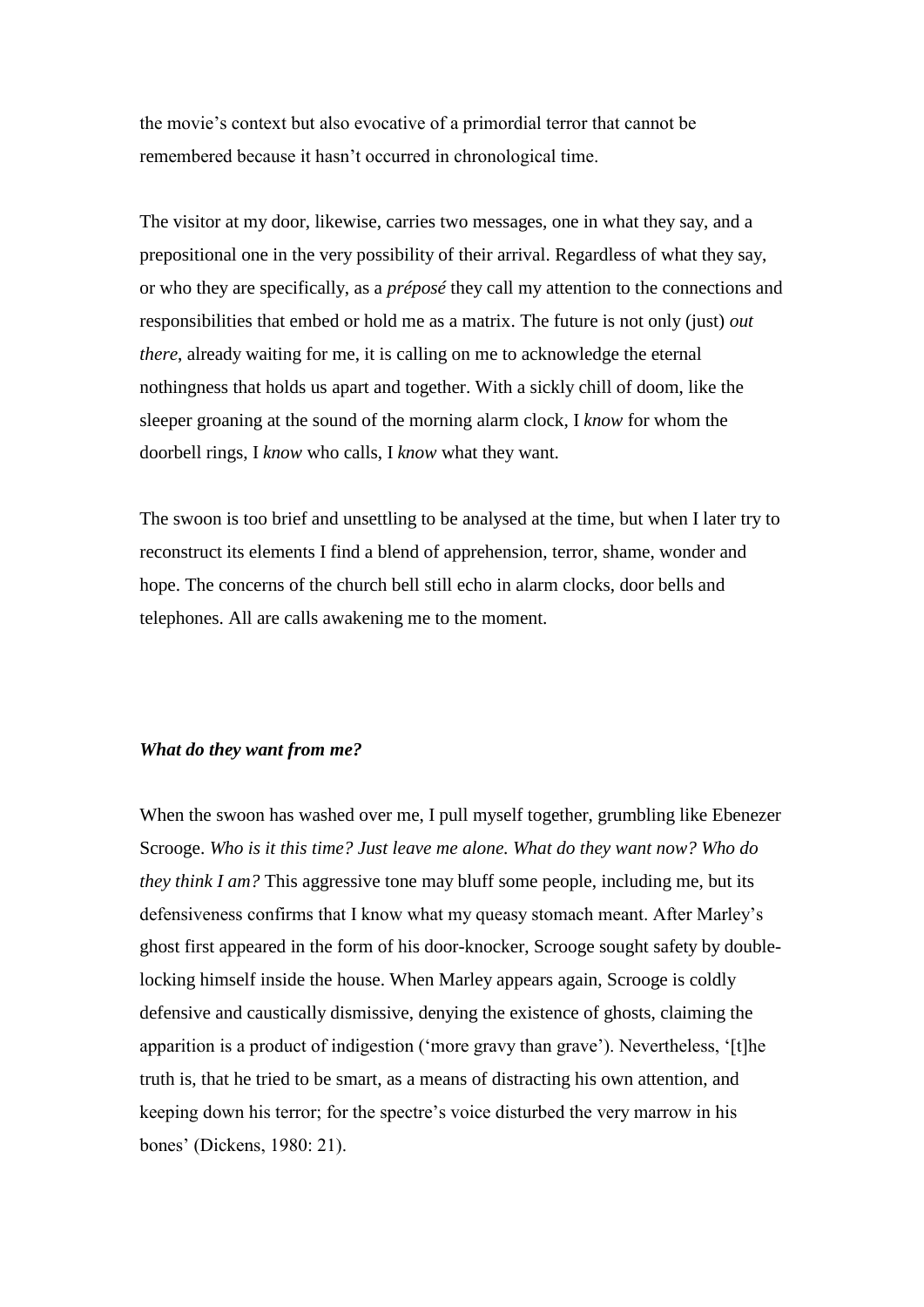Like Scrooge, Jean-Paul Sartre knows what the other wants before the other is even identified. "Hell is other people", he claimed, and in *Being and Nothingness* he locates hell in a public park. He imagines sitting there, in the park, grass and trees around him. He's the centre of his park and universe. *And then, suddenly*, another man passes, and the objects of Sartre's universe regroup around the newcomer, tipping Sartre from Eden and leaving him outside a relation he cannot apprehend. The very deep, raw green of the grass "turns toward the Other a face which escapes me", Sartre says. "Thus suddenly an object has appeared which has stolen the world from me… [I]t appears that the world has a kind of drain hole in the middle of its being and that it is perpetually flowing off through this hole" (1992: 342-3).

#### **Calling**

Like a gambler who knows he is doomed, even as he hopes for the best, I know the other at my door wants *everything* that constituted and was constituted by my world. They want me to change my life. No, more: they ask me to give up my sense of living *my* life in *my* world. They are not just 'dropping in', as our secular and individualist society has it: they are knocking down my walls, calling on me to take up the vocation they offer. *This is your path!* they instruct, leaving me with no choice in a decision that has already occurred off stage. They mark both the continuation and alteration of my life: the ending and beginning of its stages. When a door opens it closes the life I thought I was leading.

As George Steiner implies, the encounter always involves the logics of invasion, abduction, rape and sex:

the shorthand image is that of an Annunciation, of "a terrible beauty" or gravity breaking into the small house of our cautionary being. If we have heard rightly the wing-beat and provocation of that visit, the house is no longer habitable in quite the same way as it was before. A mastering intrusion has shifted the light (1991: 143).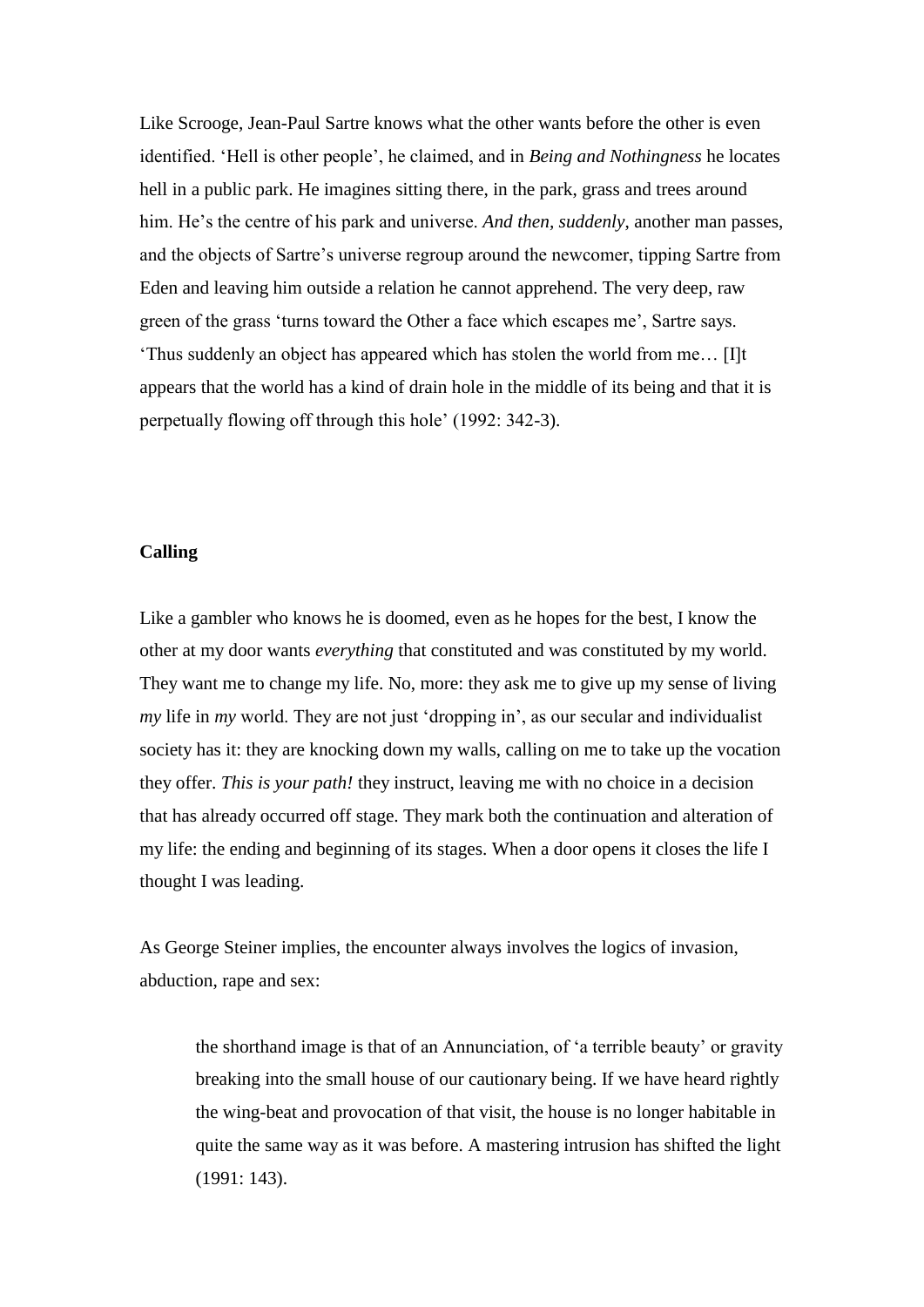I may be left with nothing, and this will seem a void if I"m attached to the things of the life that is changed, as Scrooge is to his money. In this case the door"s opening will involve a theft. If I am not so attached, the nothing which the other leaves me may seem their gift. They have opened me up to the fullness of the no-thingness that is God.

#### **A responsibility before my freedom**

If the other"s call on my world *simply* made me feel self-righteous or the victim of theft, as my Sartrean or Scroogean tone pretends, I wouldn"t first react to the doorbell with a swoon. The swoon is my recognition that I *owe* everything to the other.

People collecting money for charity are often known as 'doorknockers'; an archetypal meeting in the street is a meeting with a beggar: in a sense the other in *any* encounter makes the bottomless demand of the mendicant, even if they are delivering news of that lottery win. Rather than being a measure of our responsibility, the particular donation we make is a toll paid to beggars who allow us hurry by self-centredly, pretending we don"t know the responsibility we"d recognise in their eyes. I might rather keep the beggar at this distance, outside the domain of my life and home, but after the doorbell it"s too late. In its ringing affirmation that the beggar and I are already connected, the doorbell has left me utterly exposed.

This is not a responsibility whose origin can be located within an historical chronology or ascribed to a preexisting identity or debt. I owe the other everything not because they are the same as me, as Australians, say, or humans, but because we"re in relation, both connected *and* different. The rightful demands of the other derive not from commitments I"ve made or sins I"ve committed, but from a prepositional ethics, an empty rather than an identifiable oneness, an immemorial connectedness.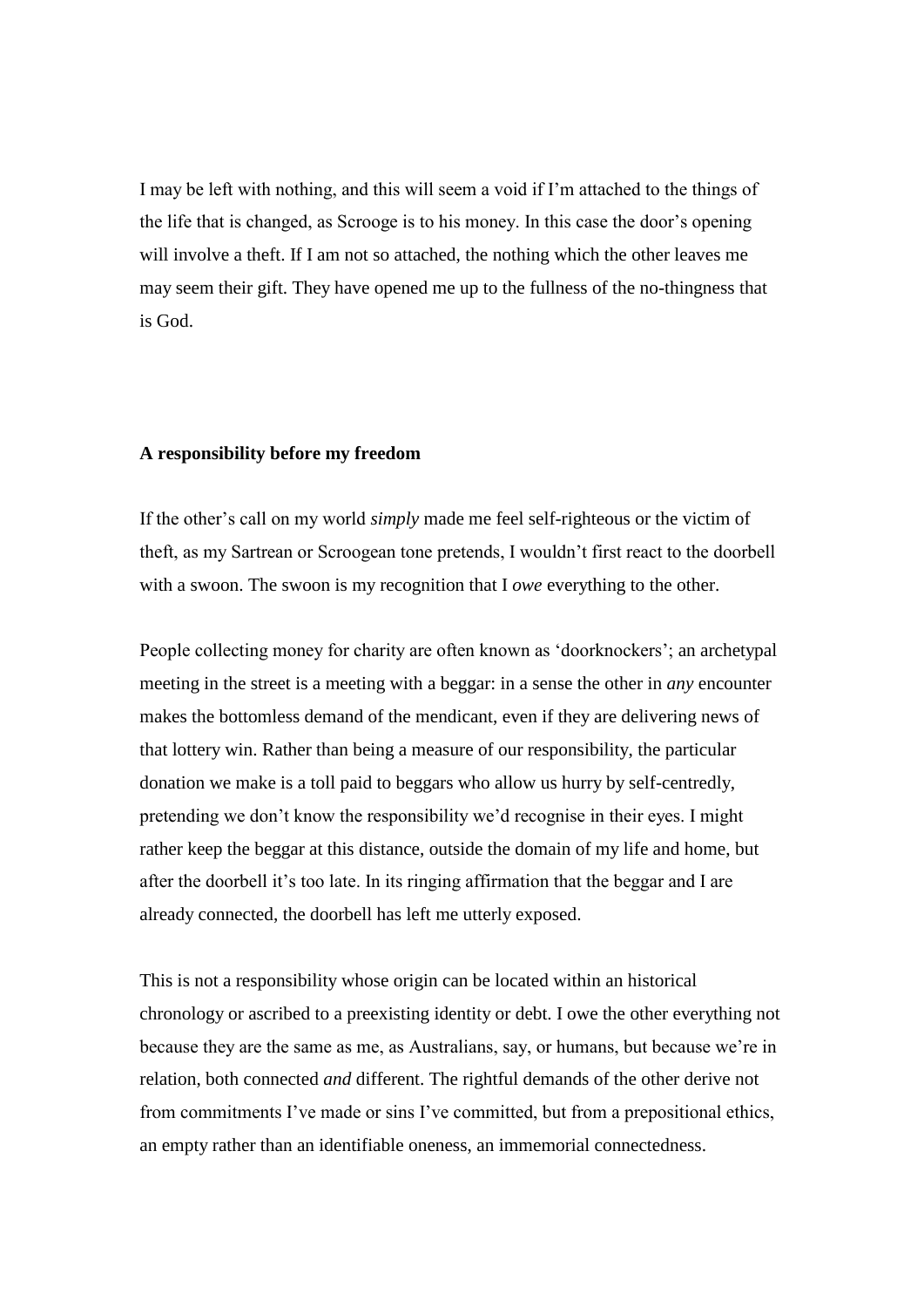#### **Face to face**

According to the philosopher Emmanuel Levinas, such demands are the epiphany of the face to face encounter to which the doorbell calls me. The other"s face is 'signification without context', for it doesn't identify the other as a character, by name or gender or occupation or nationality or family. Instead the face is "meaning all by itself. You are you. In this sense one can say that the face is not "seen". It is what cannot become a content, which your thought would embrace; it is uncontainable, it leads you beyond" (Levinas, 1985: 86).

Sometimes, for example, when conducting some business with a colleague or shop assistant, I might make the tactical error of noticing the soft freckles on their nose, and these lead me on to see *beyond* the freckles and the other particular characteristics of their face, beyond their suit and their job and persona, to their unbearable and heartbreaking vulnerability and openness. These moments melt with tenderness precisely because they remind me of the other who is always beyond my grasp. The other"s face, then, is "exposed, menaced, as if inviting us to an act of violence", but it prohibits the possibility of violence in the same moment it raises it. As Levinas puts it,

the relation to the face is straightaway ethical. The face is what one cannot kill, or at least it is that whose *meaning* consists in saying: "thou shalt not kill"…. There is a commandment in the appearance of the face, as if a master spoke to me. However, at the same time, the face of the Other is destitute; it is the poor for whom I can do all and to whom I owe all. And me, whoever I may be, but as a "first person", I am he who finds the resources to respond to the call. (1985: 86-9)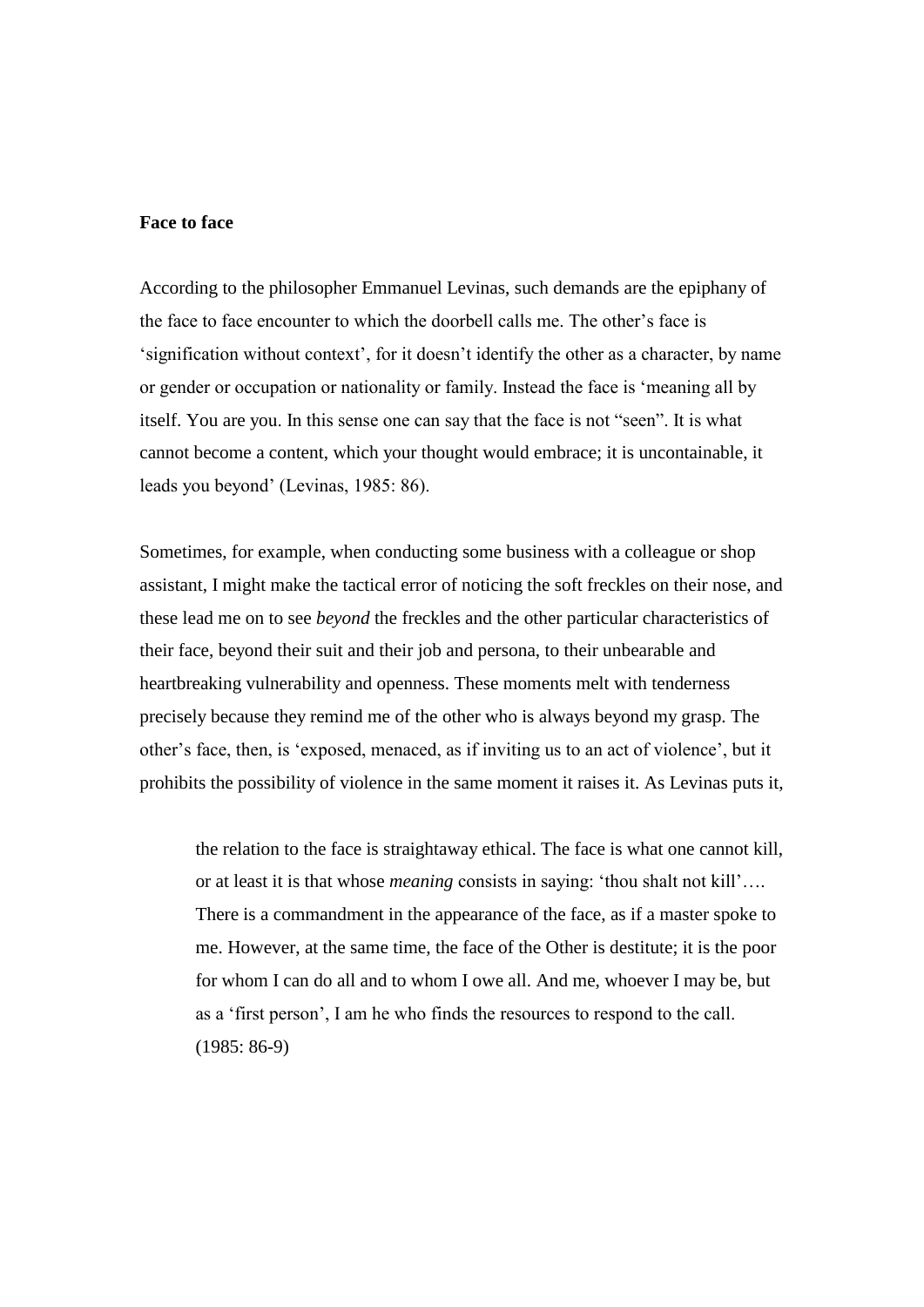#### **Anxiety**

When the doorbell reminds me that it doesn"t fundamentally *matter* who is knocking, I have an awful sense of doom, of both *pre*-positional nothingness and of the achronological End: I know what the visitor means, *whoever it is*, whether or not I welcome their arrival. It would often be a relief to be able to ignore this dreadful prepositional call through a focus on the particular position of the caller. This would allow me to hold onto a notion of my own individuality and primacy. At the first sound of the doorbell, I moan with a sense of doom, but then try to save myself by clinging anxiously to the question *Who is it?* as it floats past in the wreckage. I try to persuade myself that it is this anxious question rather than a sense of doom that is at the centre of my unease.

I surround myself with paraphernalia to direct my attention to this self-defensive question. So, for example, fearful of the telephone's call on my imagined future and self, I might use a silent number or call monitoring or an answering machine to screen out calls that ask too much of me; I might manage my encounters by returning others" calls when forewarning lets me pose my own emotional terms and speak to a *particular* person. Likewise, to protect myself from naked prepositional otherness, to give me the opportunity to compose myself in terms of a particular persona, I might use a spyhole in my door, or security bars, or a security camera and intercom, or the buffer of a receptionist or waiting room or a schedule of appointments. *Who is it?*, I call through the closed door when the knock comes at an especially vulnerable time. I feel security when I can compose an appropriate self before speaking.

#### **Shame**

Scrooge"s selfishness is a common response to these demands of the other, but another familiar response is demurral based not on my worth but my unworthiness. I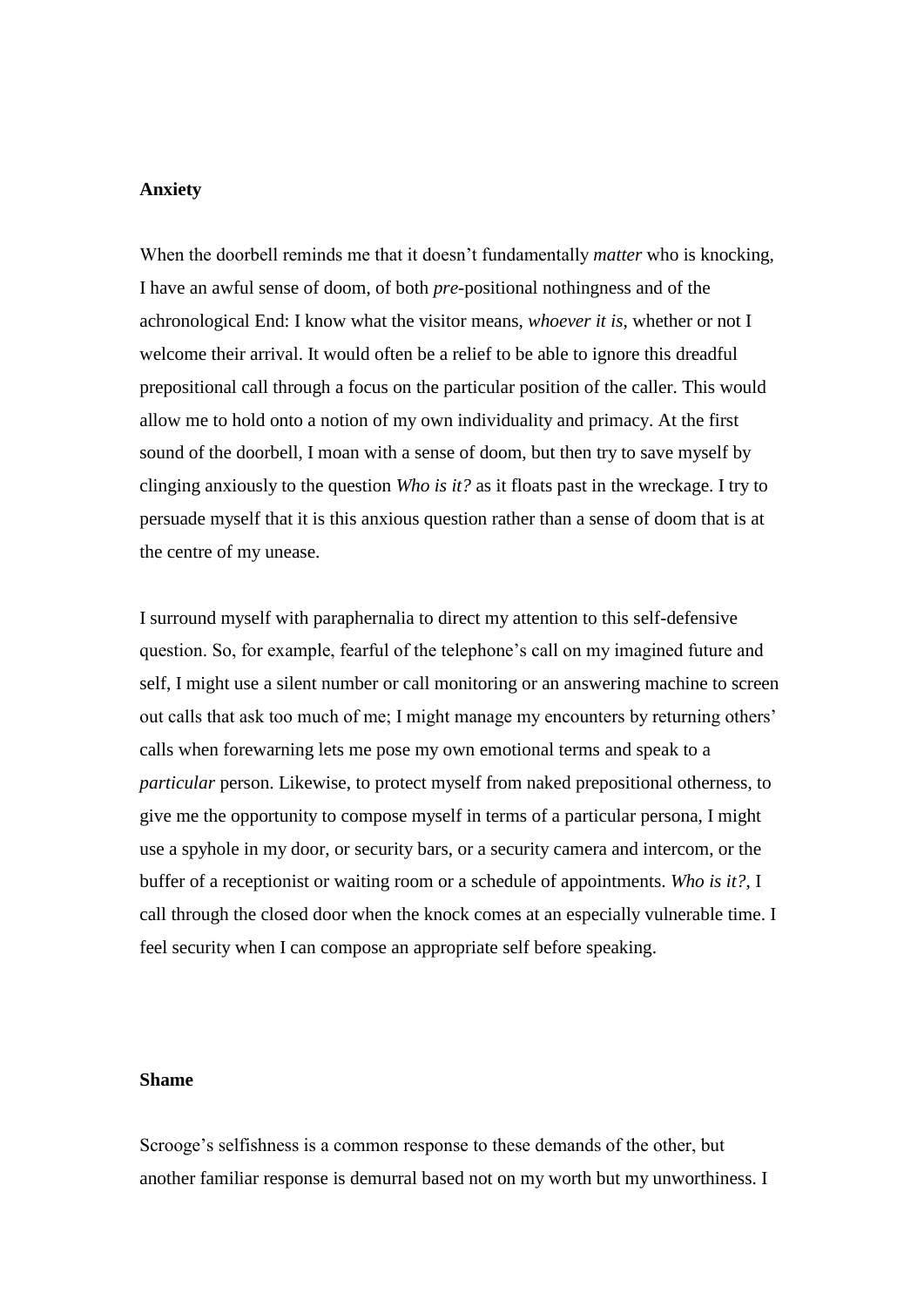know that the other is deserving, but doubt that I can give what they deserve. This was the response of Moses who, when called by God to lead his people from Egypt, became painfully aware of his slow and awkward tongue. Describing his experience of depression, the publisher Victor Gollancz refers, likewise, to the shame that made him unable to answer the calls of the world:

The essence of my hell was outlawry. By the sin which, as I felt, I had committed, I had broken the links that united me with universal living: I was separate, alone, without lot or part in the everything. I had deprived myself, treacherously, of it; I had deprived it, quite as treacherously, of me. The smell of the grass was still there, but was now all the more alien for its sweetness; the sun still shone, but not for me…. Most anguishing of all was my relation to music. I had betrayed it…. The shame I should feel in its presence was something I should be unable to bear. So I kept away. (1964: 24)

But I wonder about the modesty of this shameful demurral. Although shame denies it involves the aggression of Scrooge's self-righteousness, it may derive from the same terror and involve the same defensive and faithless "holding back". What did Moses and Gollancz think was required of them? Aren"t they thinking, like Scrooge, in terms of the attributes they possess? Doesn"t their insistence on shame preserve a private self that God and Paradise have neither touched nor known? In treating some aspect of themselves as abject, to be shamefully rejected, they proudly withhold this kernel ("And Moses hid his face; for he was afraid to look upon God"). This is a passive form of Scrooge"s aggressive defence.

## **Love's welcome**

Rather than primarily requiring me to use my resources to remedy their lack, the other"s naked face demands that I *be* with them, listening and responding to them openly and spontaneously; it demands that I set aside who I thought I was and where I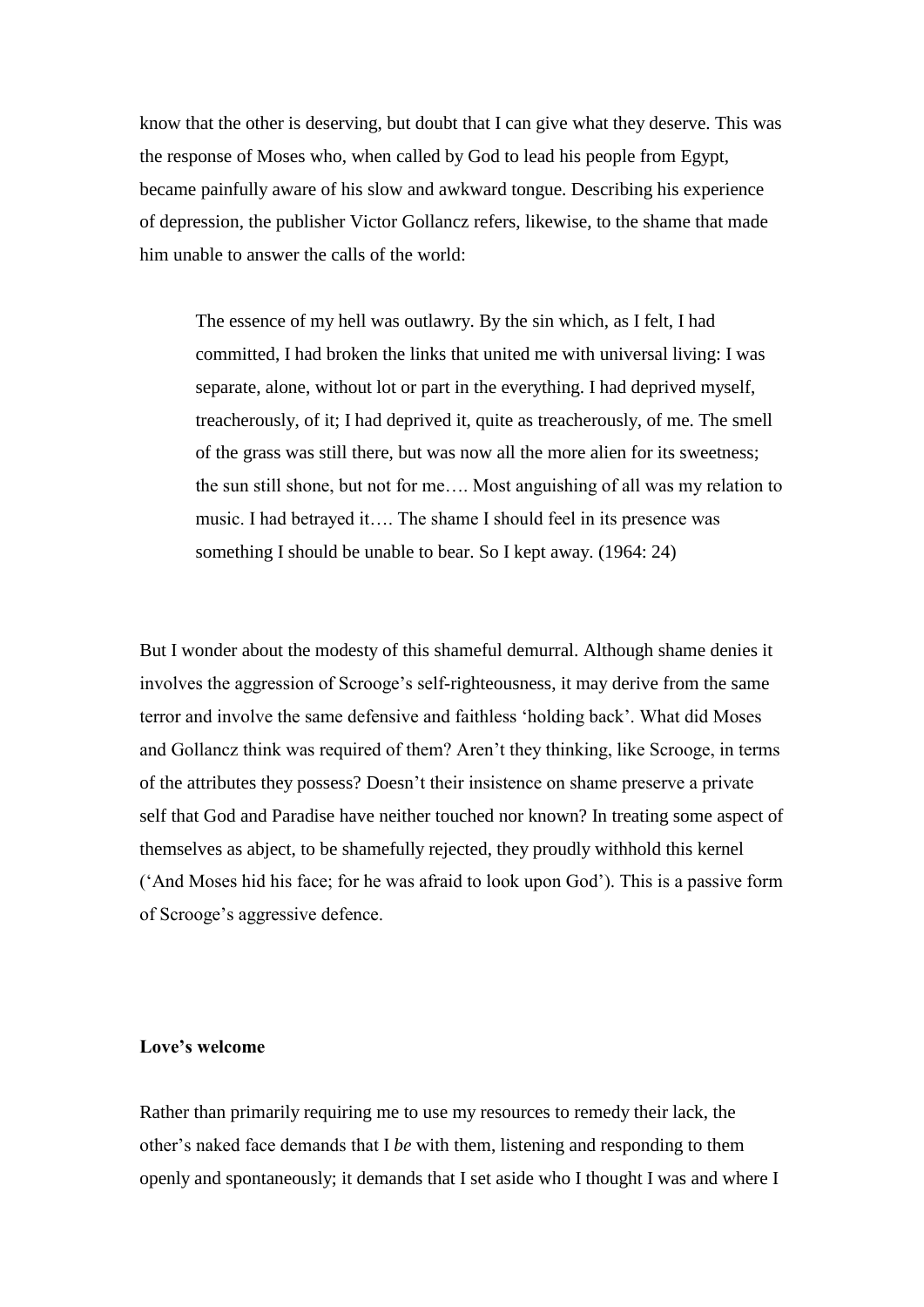intended to go. When the other demanded "everything", Scrooge, Moses and Gollancz apparently mistook this for an accounting term, but it is self, place and world that are at stake. The other calls me to an economics of gift and feast and abundance, and not an economics of totality, attachment and scarcity. In this relationship, as Scrooge finally discovers to his wonderment and joy, everything and nothing aren"t opposites: by giving everything without attachment he gains the everything, in Gollancz"s sense: by giving everything he comes to want for nothing.

If this is the case, then Gollancz"s comment invites a reappraisal of Sartre"s, so close are their discussions of hell. Perhaps the disintegration in a Sartrean hell *doesn't* occur because the world turns away from me. Perhaps this hell is an apocalyptic sulk, a defence of a wilful self threatened by loving welcome of a larger cosmos. Perhaps the self throws up obstacles whenever it fears being lost in a smoothly flowing social current. The feelings of being unworthy and rejected are self-protective obstacles that guard against love"s welcome.

#### **Defences**

There are so many other ways to avoid this responsibility to the other. I can be reserved, or blasé, or intellectual, or mean, or flippant, or aloofly well-mannered, or defensive, or jumpy, or purposive, or officious, or insensitive, or obtuse, or preoccupied, or self-righteous, or cynical, or smart, or knowing, or practical, or sensible, or objective, or distant; I can organise my timetable and accommodation and travelling routes to minimise the possibility of impertinent encounters. The other calls me to encounter, but I rarely accept the call.

Why do I routinely turn away? Because my secular understandings of self and place and time are at stake. If I"m open to the encounter, I can no longer recognise myself as a subject in Euclidean space and chronological time: I am not a free agent, distant from the other; time does not move in a line from origin to end; events cannot be explained according to a causal logic based on antecedence; meaning doesn"t derive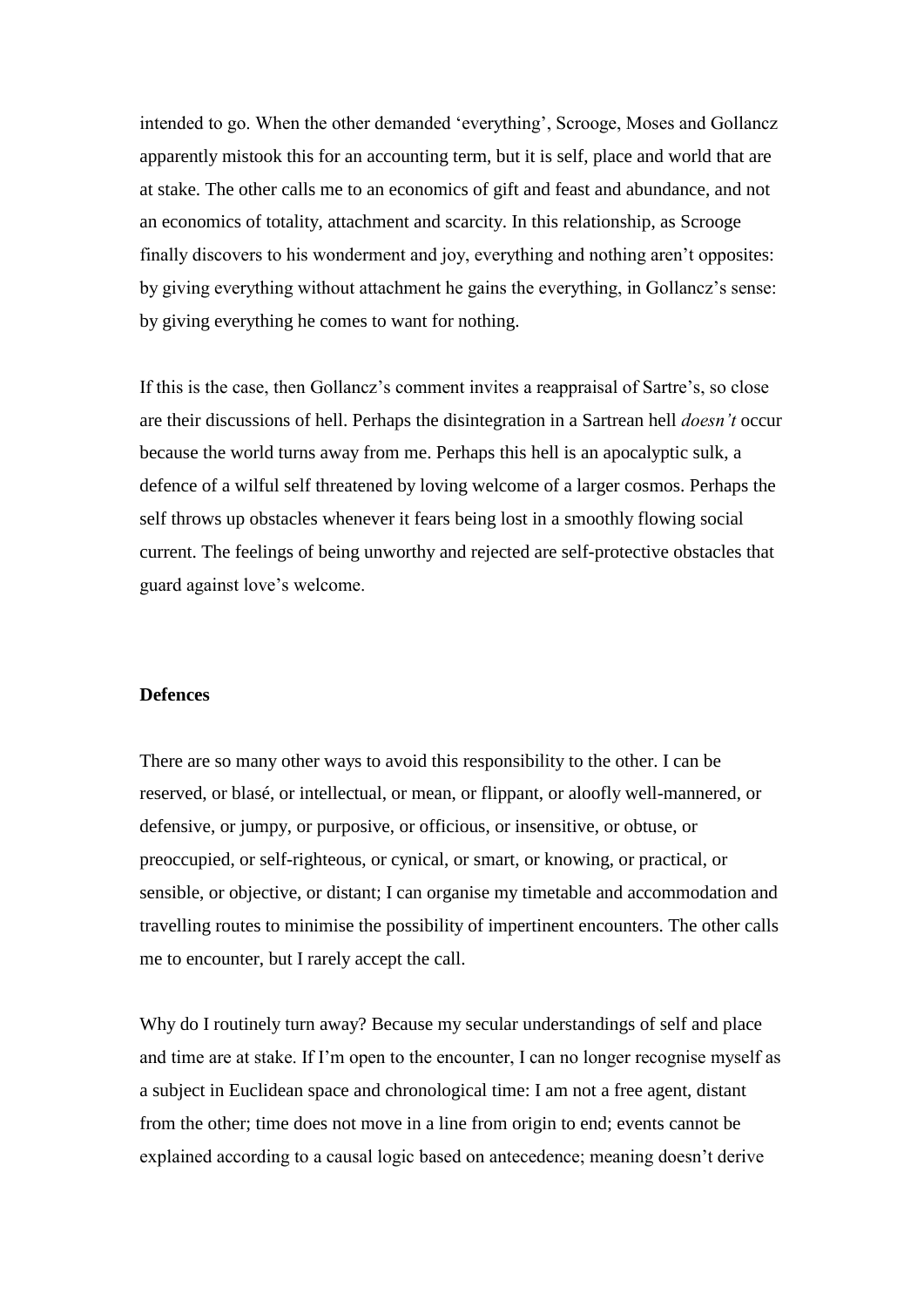from a process of representation; mystery is neither the opposite of knowledge nor a lack to be filled with knowledge; I have to forgo the notion of a separate consciousness that can be an origin or a source of creativity. When I forgo these conventional understandings of my place in the world, I fear the shame of lost control, and also the apparent violence of being swept away. I turn from the encounter with new life because I'm afraid of the death that accompanies it. Like T.S. Eliot's magi, I had thought birth and death were different, but "this birth was hard and bitter agony, like Death,  $[my]$  death' (1961:98).

### **The gambler's certainty**

Scrooge struggles on when he knows his fate is sealed, his caustic guardedness a matter of pride and habit. Despite my brave face, I too feel hollow on my way to the door. I"m aware of my surface because aware that there is nothing behind it. This is a split between doom and anxiety, between the certainty of my loss of self and the anxious uncertainty about the form of my self. Although I"m attending to the nervous questions *who is it?* and *what do they want?*, and trying to insist on a limited interpretation of these questions, I'm not convinced by my own anxiety.

With this combination of doom and anxiety, I'm a gambler who has staked everything on the question posed by a turn of the roulette wheel. Pascal argued that the belief in God was a wager, but God"s existence is the vitality of and not only the outcome of a wager. As a form of divination, gambling is a devotional exercise that brings to life questions of fate and faith and meaning. I anxiously watch the wheel spin, but as I wait my anxiety gives way to a voluptuous feeling of renunciation and lost control. The mystery of the gamble has become a rapturous form of certainty. While I await the outcome of the spin I feel myself as putty carried in the sure hands of Luck, Fate, Probability or God.

At one level I"m focussing on the mystery as something I *don't know*, but at a deeper level I"m learning that the mystery is something I *know*: gambling teaches us the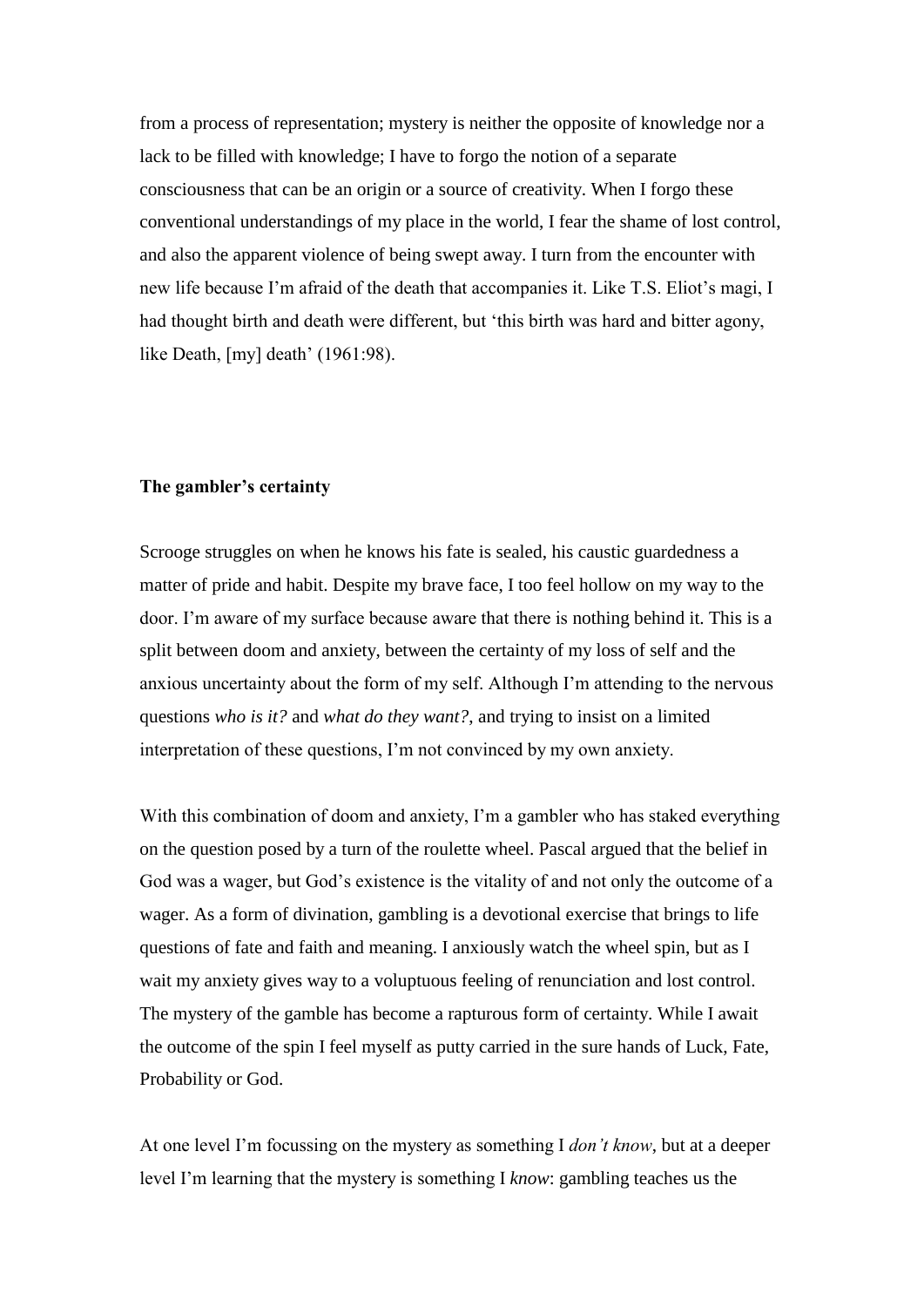substance of mystery, the inviolability of otherness, the tangibility of nothing. Awaiting revelation, thrilled with hope and dread, I vividly experience the *mysterium tremendum* that marks the presence of the Holy. Accordingly, at the heart of doubt I find not chaos but things vivid with their sense of being in place. A strange calm takes hold at the centre of my gambler's anxiety. The spin won't alter my fate but only reveal its vehicle. In gambling, the stakes are always religious, it is always a matter of my life. However much I pretend that my risk is driven by a desire for selfaggrandisement, I know I am going to lose. And this is also what I want.

#### **Suspense**

So, by the time I answer the knock, it's already too late, I already know I'm lost, whether I welcome or resist the loss. Perhaps this is why it feels that the future has *already* happened. The reverberations of the hand knocking on the door pass right through the door: the other enters my flimsy shelter simply through their announcement of a desire to enter. Before I know it, the first encounter has already occurred, my previous world has drained away under the door, and I know the emptiness on which the posing of my character depends.

The simple chronological sense that 'something is going to happen' has already been prepositionally complicated by a sense of doom -- *something has already happened* - which replaces doubt with certainty and the future with eternity. But despite this doom, there remains a dramatic sense of events unfolding: at the same time as the doorbell announces that the future has come to meet me, and is already there, it draws my attention to the passage ahead of me which I must travel to reach the door. Although I feel I know what awaits me on the other side of the door, I approach it with a sense of the tremendous mystery to be revealed. Hitchcock's camera might focus on my hand reaching for the doorknob. Closer. Closer. And then….

I am in a condition of suspense, where identifications of time, place and self are deferred or held in play.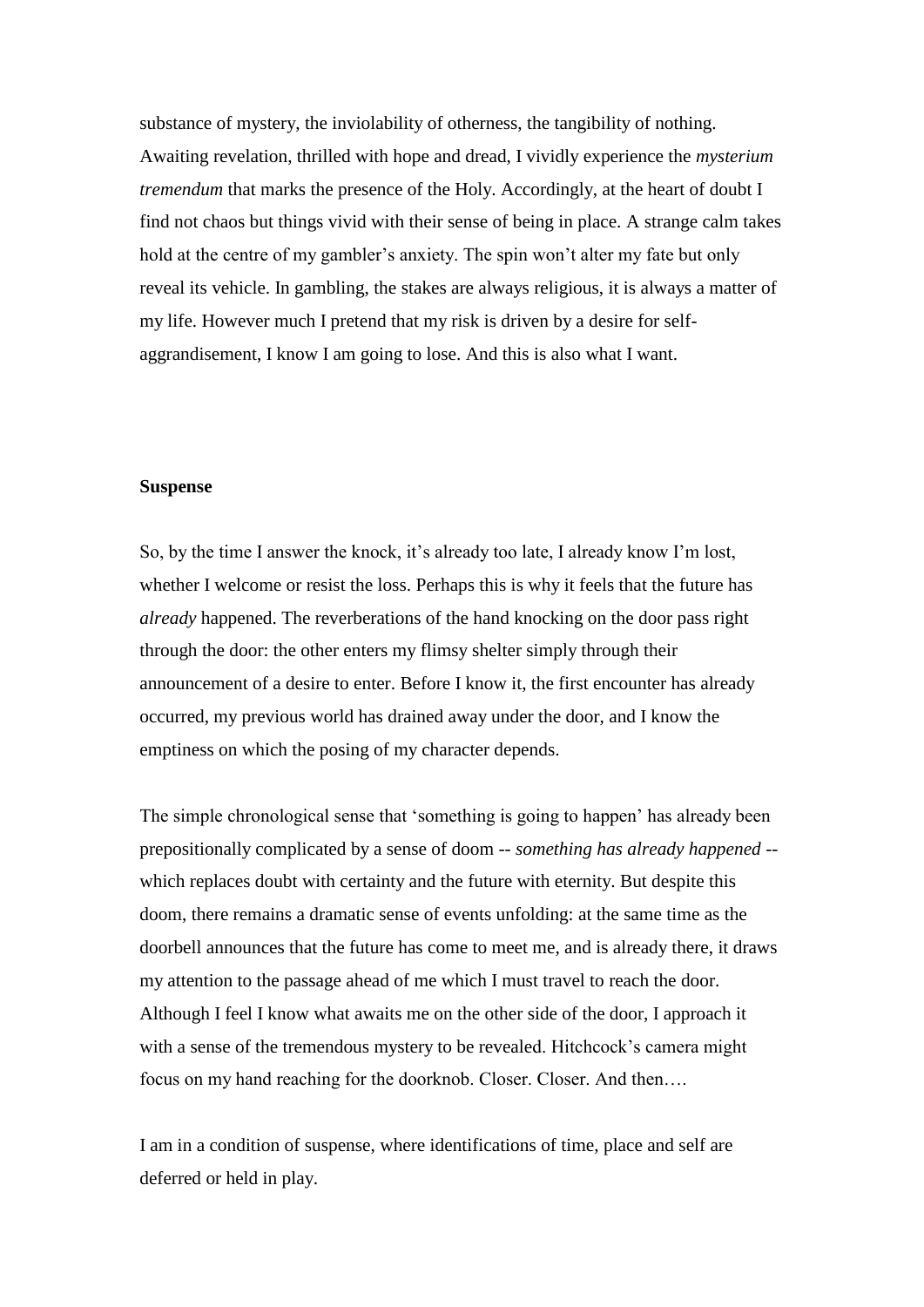### **Prophecy**

Doors always promise that something is about to happen, but behind the specific event is the eerie and awesome sense that *something is about to happen*. Psychics and paranoid schizophrenics are renowned for discerning these uncanny messages in the background noise, but ordinary acts of interpretation also rely on this capacity. Only the autistic are deaf to the *something more* that turns the visit into visitation, the sign into wonder, that transforms any Porlock into a prophet with a message from God, from the larger realm:

"But if it is Porlock, then it must be something of the very first importance"…. "Who then is Porlock?" I asked.

"Porlock, Watson, is a nom-de-plume, a mere identification mark; but behind it lies a shifty and evasive personality. In a former letter he frankly informed me that the name was not his own, and defied me ever to trace him among the teeming millions of this great city. Porlock is important, not for himself, but for the great man with whom he is in touch. Picture to yourself the pilot fish with the shark, the jackal with the lion - anything that is insignificant in companionship with what is formidable: not only formidable, Watson, but sinister.... You have heard me speak of Professor Moriarty?' (Doyle, 1975: 16)

Sherlock Holmes' expectations are based on his interpretation of empirical evidence, and so are my feelings for the prophetic or revelatory significance of the other at my door. This evidence is often discounted, however, because it takes experiential form. I expect prophecy because the doorbell has brought about miraculous changes in the world, because the world seems charged with the presence of the divine. The term miracle isn't a flowery gesture here: whether or not I say I believe in miracles, I have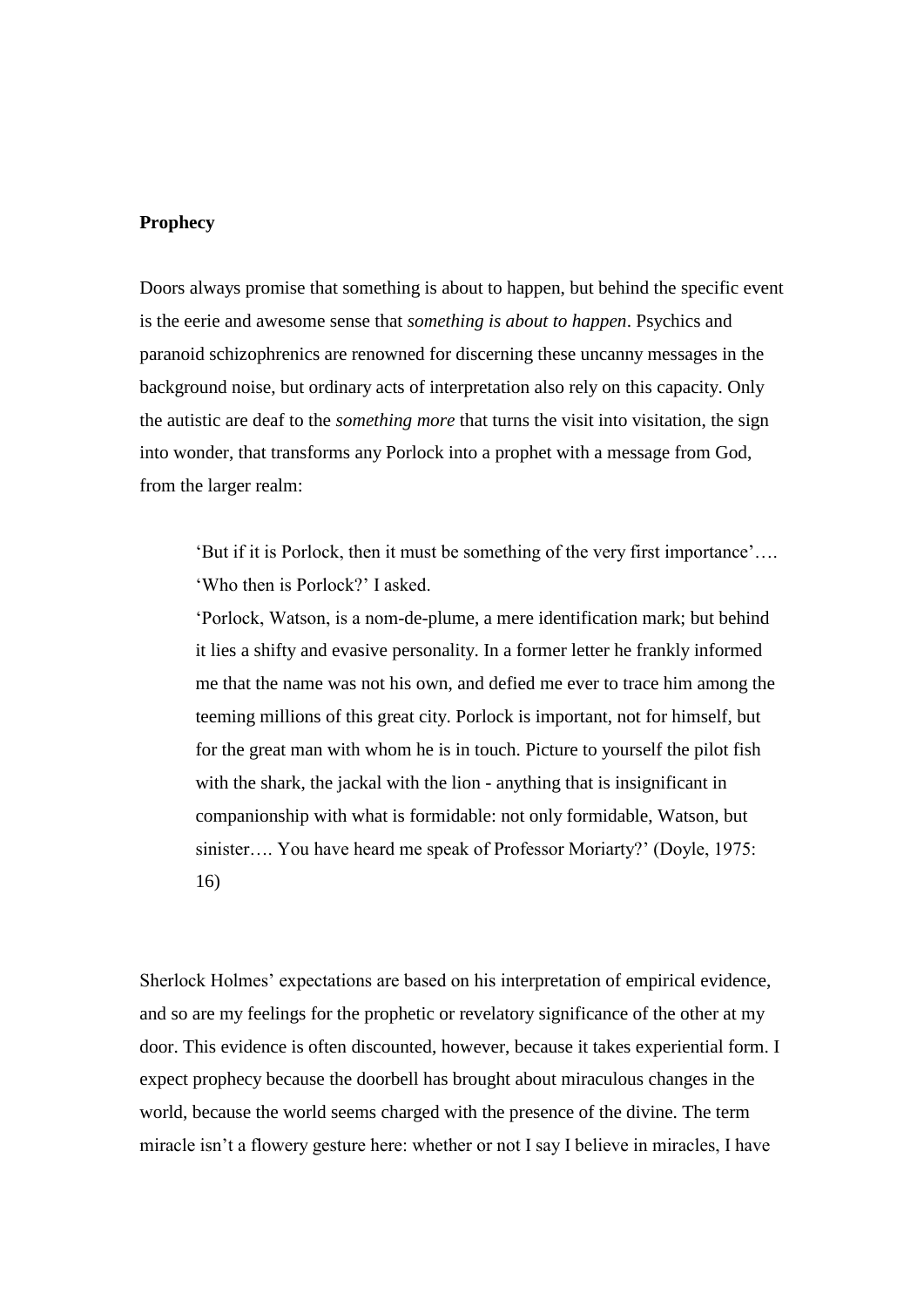actual sensations of them every day. As a *coup de théâtre*, the doorbell miraculously alters the space and time and state of being that I"d been taking for granted.

## **Self and other**

When the doorbell rings, and prompts the question *Who is it?*, it simultaneously asks *And who am I?*, for I can only present an appropriate self to the other after I've anticipated their position in the encounter. Through this imaginary enactment, I adjust my presentation by evaluating how I will feel about the other and about the response I expect to call out from them. And not only that: my evaluation of my anticipation of *their* response is tempered by my reactions to their anticipated presentation. The encounter, then, isn't a meeting of two distinct beings: to meet, A and B must already possess or haunt each other, must acknowledge some archetypal sense of implication or belonging. I cannot meet a complete stranger because my self is always already predisposed toward them. This process is necessarily instructive. I"m learning who I am and should be from the other whose identity is still unknown to me. Outside my door, they still possess the secret, the inside, of me.

## **Me and I**

Through this encounter with the other, who always exceeds any particular expectations I may have, I am also brought face to face with my own unpredictability (see Mead, 1934). How will I respond to them? Will I make some impulsive *faux pas* or become tongue-tied? Will I reveal something about me that I don"t allow myself to acknowledge? Will they reveal something about me that I"ve not known before? Will I be ashamed of the platitudes and duplicities I hear myself utter in the course of exchange? Before the doorbell, I was gliding along, without a need to say what was me and what wasn"t. Now the doorbell has called me to account. Am I ashamed of me? Should this me be ashamed of this I, even of this I"s shame?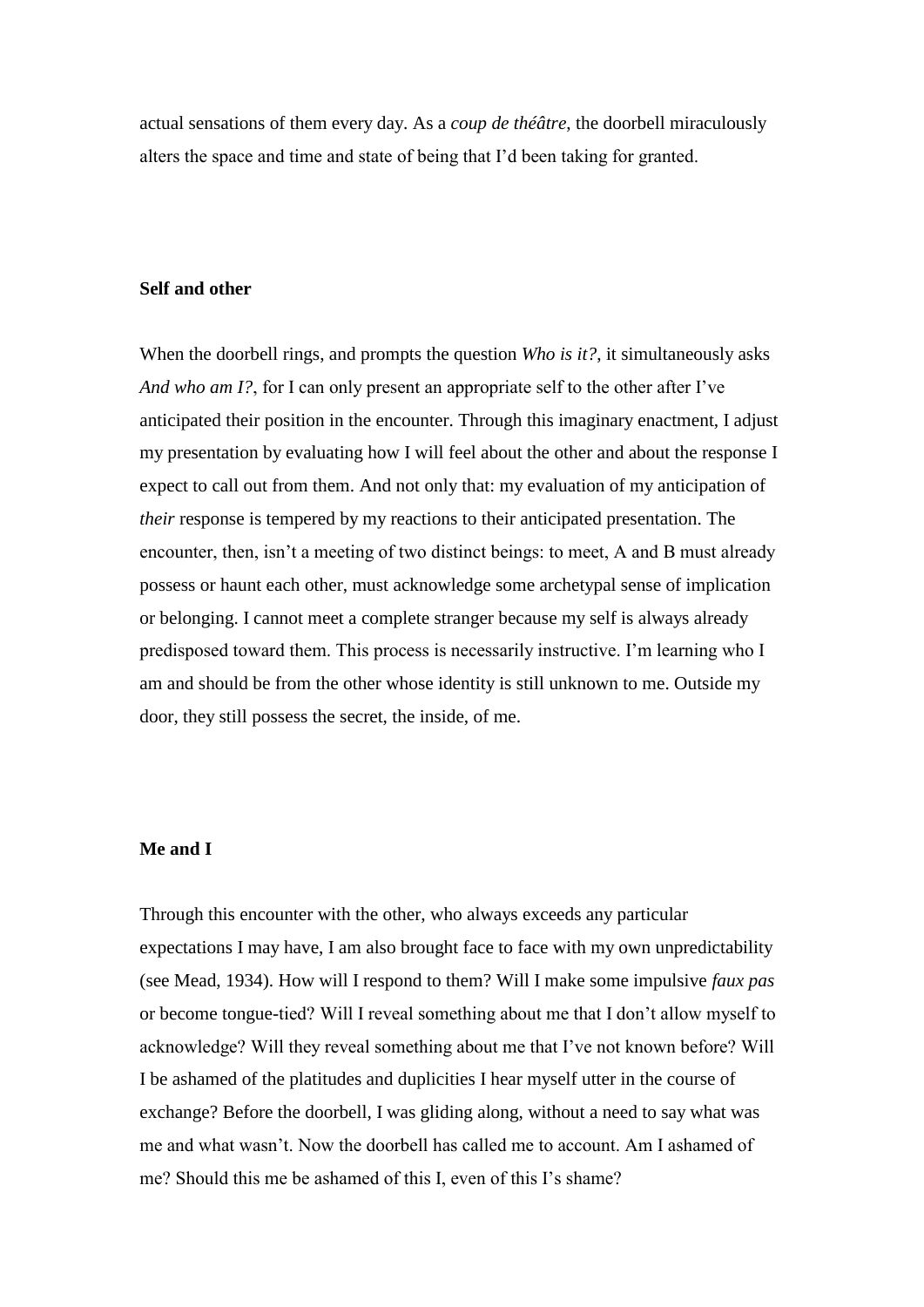So the doorbell not only announces a meeting with the other, it heralds a meeting of "I" and "me" across the doorstep of the other who"s waiting just outside. Once the door is opened, the other also opens, to connect the self-conscious "me" with a strange and impulsive 'I' on its other side. My ability to hold a lively 'internal' conversation between "I" and "me" relies on this implied and "external" other who comes between and is both inside and outside, same and not same. The other is the nothing that separates and connects the aspects of my life to allow their lively relation. I am apprehensive when the doorbell rings because the other introduces me to the aspects of my being that aren"t organised into an identity.

## **Coming or going**

In both these ways, through my relation to other and my relation to 'I', the doorbell suspends world and self by so changing space that I cannot tell where I begin or end or whether I am coming or going. This reformulation of the world is the miracle that makes we aware of the divine. When I try to retrieve myself by muttering Scrooge's aggressive-defensive question *Who do they think I am?,* I apparently ask it rhetorically, as if *I* know who I am, as if I am autonomous. But my gruff exterior is intended to hide my ignorance of the contents inside: the frightening thing for me is that it is a genuine question, expressing my need for the person coming to me with their needs. *Who is it?* and *what do they want?* entwine with *who am I?* and with *where am I?* My side of the door once held *me*, but the doorbell has announced and performed a shift in my location. I cannot distinguish the mystery outside from the mystery inside. In answering the doorbell, I find I"m locked outside myself, keenly aware of 'the unassuaged, unhoused instability and estrangement of [my] condition' (Steiner, 1991: 139). At such instants, we are "strangers to ourselves, errant at the gates of our own psyche. We knock blindly at the doors of turbulence, of creativity, of inhibition within the *terra incognita* of our own selves' (Steiner, 1991: 139).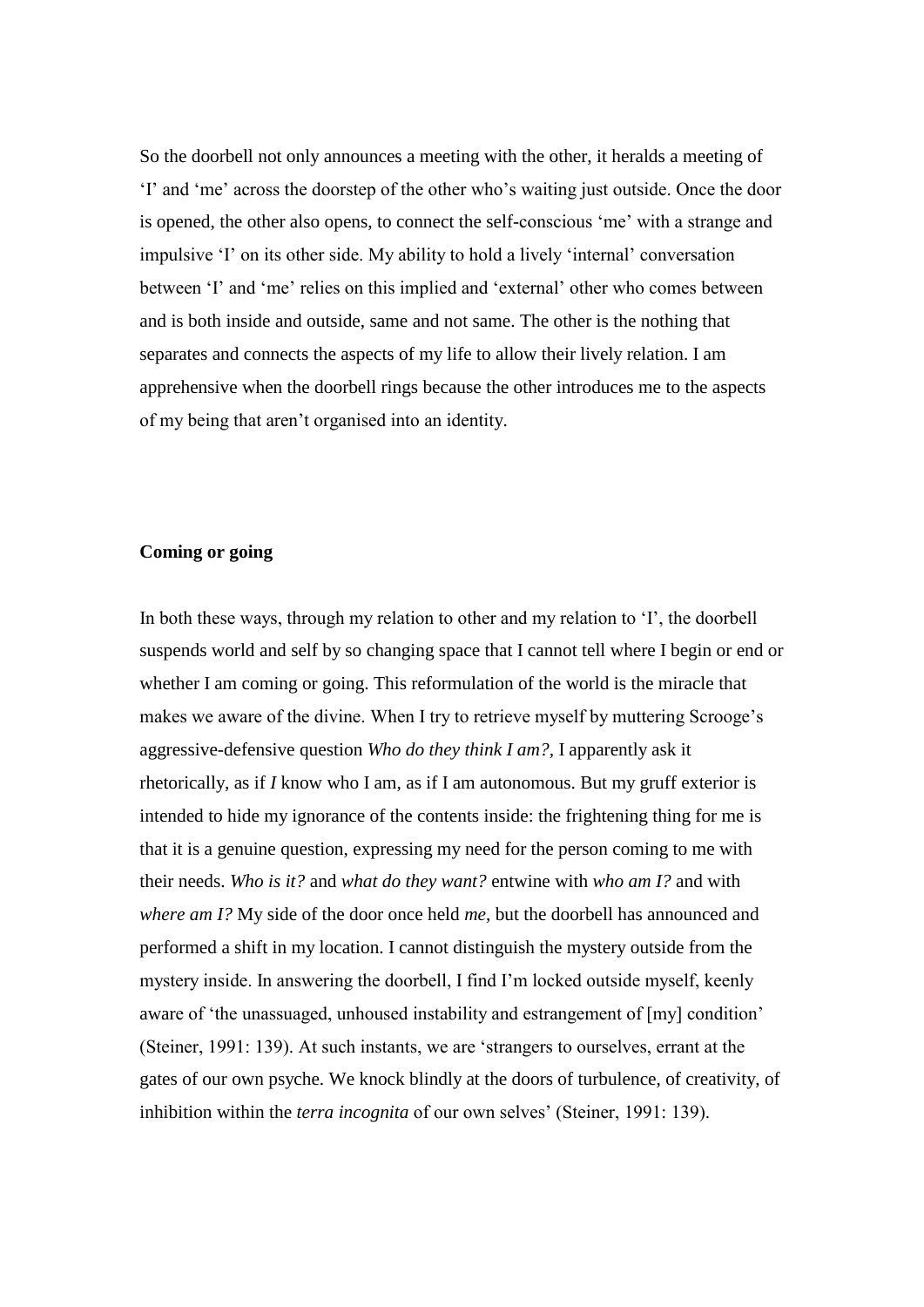#### **Outside chronology**

Just as the doorbell destabilises inside and outside space, it syncopates time, producing a liminal time that suspends and upends chronology. I"ve said that the doorbell makes my future come early, forcing me to wait for my life to catch up with the fate that is already there on the other side of the door. But, more than this, because the future feels like an unfolding of the implications of the past, the other side of the door also holds the secrets of who I"ve been all along, whether or not I"ve known it. In approaching the door, "I" react to my anticipation of the other who hasn"t yet acted, so that the origin of my reactions is an event that hasn"t yet occurred and won"t occur at a point in Euclidean space or chronological time. And yet the inner qualities of this originary future are already known, because it has already occurred, in my imaginary encounter, and has already changed the world. In the topsy-turvy time of waiting, I anticipate my past while the future travels back to call on me. I go to the door in a slightly dazed condition, but preparing to meet my future and my past. I am expecting *all* to be revealed when the door opens.

#### **Miraculous proof**

With a simple ring, the door has quickened the cosmos and made time and space auspicious: the world trembles on the edge of a revelation of meaning and purpose and rebirth. Whereas, on other occasions, space seems pointlessly unmarked by time or measured in lines radiating from a fixed point of origin, the doorbell has miraculously made past, present, future and eternity converge at the doorstep. The doorstep is a holy place, a place of prophecy, where the horizontal secular world intersects with the vertical divine world. And time, since the doorbell rang, is also miraculously changed. It is no longer the disinterested and empty time of tomorrow and tomorrow and tomorrow, for the knock has revealed a future that is intensely interested in me. It has come to collect me, to deliver a message.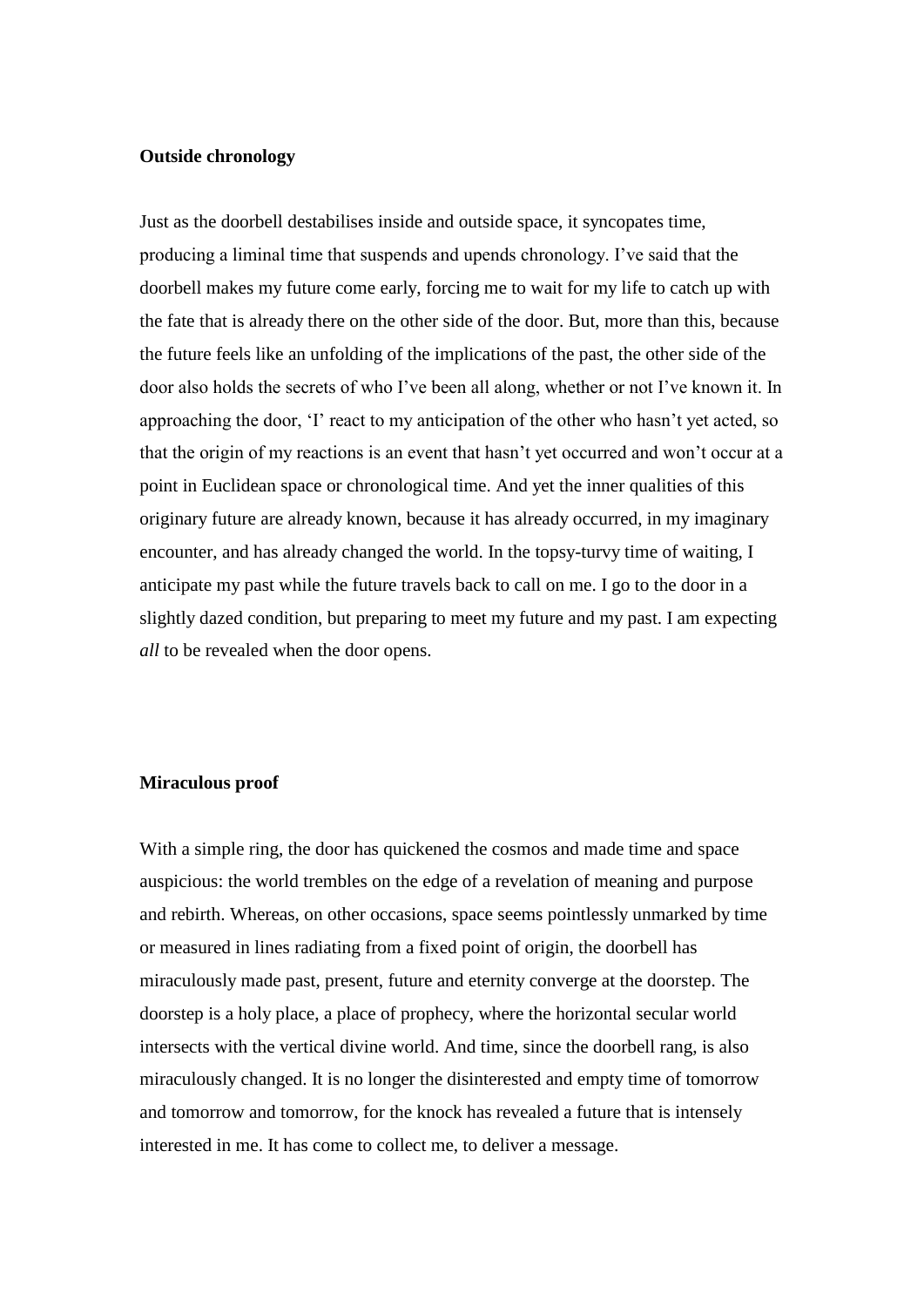By unsettling my secular self, the doorbell has opened me to the possibility of wonder. I trust that this is a prophetic visitation. A newly opened door promises a newly born world, glorious with significances indiscernible to a self that already knows its identity. The marks of the divine, of mystery at once known and unknowable, are fresh on the surface of things; the eternal and infinite are startlingly close at hand. If I"m not the centre of everything, if my own purposes are as inconsequential as those of the visitor from Porlock, I"ve received a sign that I"m a vital participant in the wider scheme of things. I go to the door not as someone leaving but as someone arriving at his predestined place. My sense of belonging has turned inside out.

Sometimes from far away They sign to me; A violet smiles from the dim verge of darkness, A raindrop hangs beckoning on the eaves, And once, in long wet grass, A young bird looked at me. (Kathleen Raine, in Gollancz, 1964: 23)

## **The silence of the bells**

People rarely talk of prophecy these days, yet we know it from the silence deep within the ringing bells. We learn from this silence that every meeting is a rendezvous with utter change, that the doorbell ushers the sacred and eternal into the everyday. There are rules and laws of proper behaviour in any society, but if the meeting occurs on the vital prepositional ground before these rules, if it occurs through the nakedness of the face to face encounter, without regard to the particular identities of self and other, any meeting is inspirational and revelatory. It demands everything from us but this, miraculously, turns out to be its gift.

The chronic noise and anxiety of metropolitan life is a fearful denial of this knowledge of silence. If I dismiss the significance of the everyday encounter, it's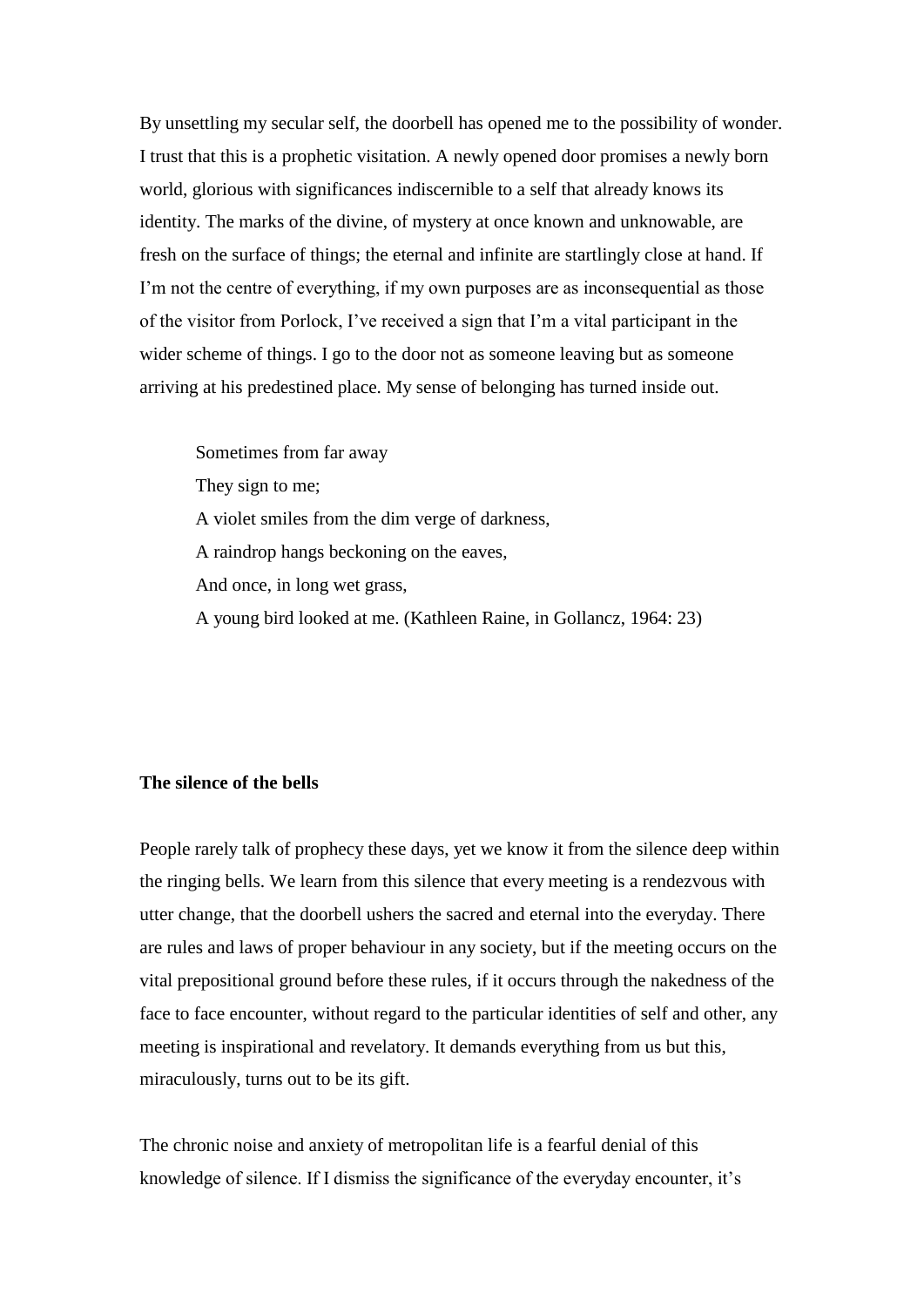because I recognise and dread the demanding glory of the divine; because in some unrecognised way I know that God is the other other, closer to me than I am to myself, whom I meet at every crossroad. I know enough of the presence of the divine to be afraid, but, in my pride, I know too much to know that there is nothing to fear: the open door shows life so vibrant, truth so tremendous and responsibility so awful that they seem certain to shatter my fragile self.

## **Deliverance**

The person who comes also takes me away, delivering me my future and delivering me from the locked doors of the prison of self. Sometimes, feeling light-spirited and breezy, I welcome the refreshment of this chance opening. Sometimes the intrusion is rude and brutal, wounding me as it tears me away from whom I thought I was and what I thought I was doing. But sometimes I open the door and find my eyes too have opened wide. The sky astonishes me. Someone smiles at me and I"m awed by the tenderness of a humble greeting. I had thought I was home but how mistaken I"d been! Here I am! 'Our true home is in the present moment. The miracle is not to walk on water. The miracle is to walk on the green earth in the present moment' (Nhat Hanh, 1996: 23).